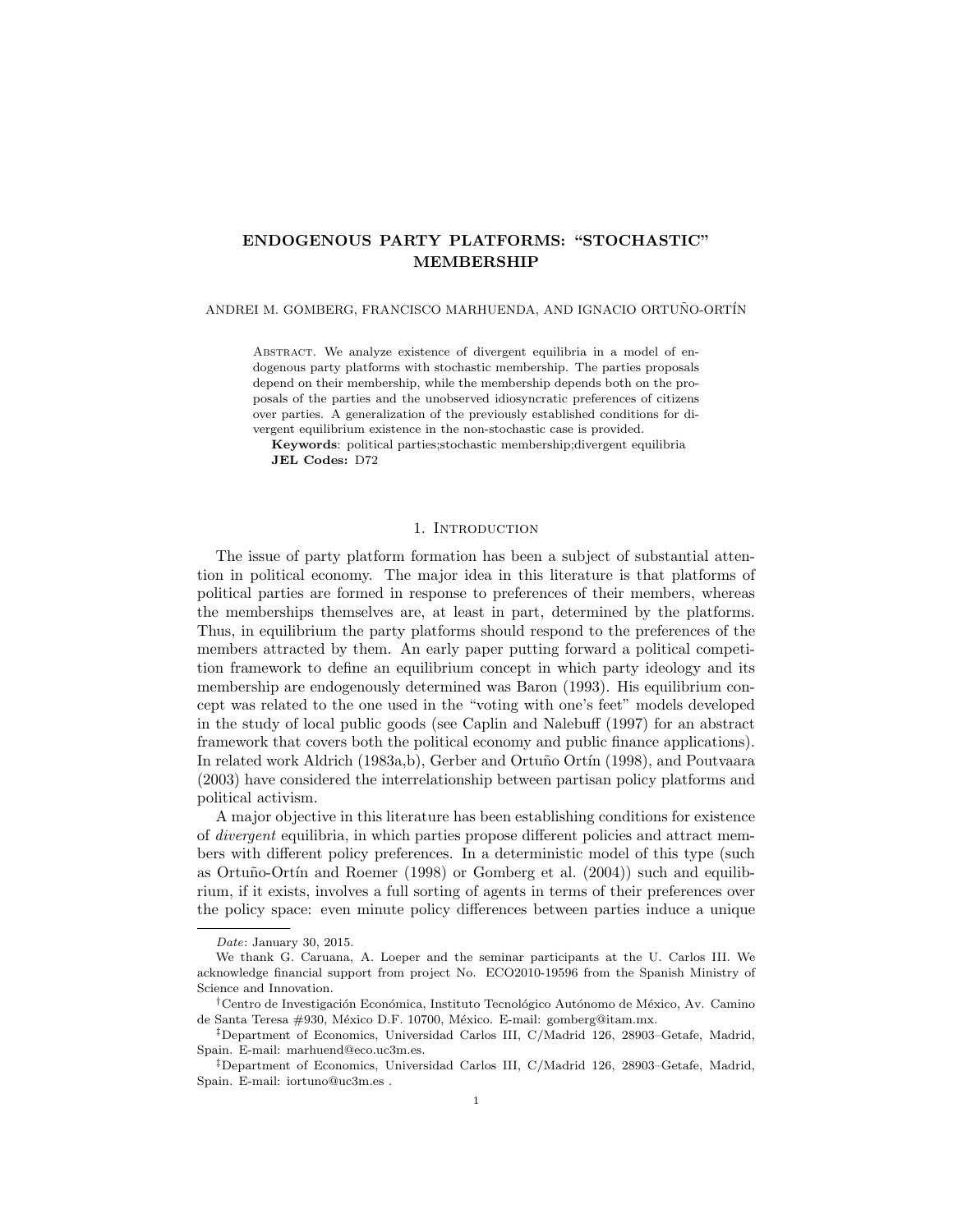## 2 ANDREI M. GOMBERG, FRANCISCO MARHUENDA, AND IGNACIO ORTUÑO-ORTÍN

party choice by almost all citizens (in the party activist literature, along the lines of Aldrich (1983a), where there is a third possibility - that of non-participation - it is still normally assumed that those actually actively taking part in partisan activities do it in the ideologically closest party). However, such perfect sorting is not commonly observed in reality: even ideologically identical people may frequently find themselves in different parties based on idiosyncratic non-policy considerations (perhaps, historical esthetical or personal). These non-policy issues might not even be observable by an outsider, making the observed policy preferences only stochastic predictors of individual party choice. This is, of course, not a new idea in political science, where the study of stochastic models of voting have been widespread for a long time (see Coughlin (1992) for a survey). Our stochastic preference model of endogenous membership follows the same intuition. Our focus is, however, somewhat different. In particular, rather than considering the vote-maximizing parties in an electoral context we restrict our attention to parties aggregating members' preferences and try to establish to which extent the results of an older deterministic models (such as our own Gomberg et al. (2004))extend to this new setting. In modeling parties as aggregating preferences of their members, while membership is, in turn, determined in part (but not fully) by party policy positions our paper is related to the work by Roemer (2001). Our approach, however, is different in such crucial aspects as, among others, our more explicit modeling of membership decisions, the nature of intra-party decision rules (which in Roemer's case discriminate among members of different ideologies based on belonging to a "partisan core"). Our objective is likewise distinct: we want to establish to which extent the results for the stochastic membership model may be viewed as an extension of those for the older deterministic model.

The approach incorporating the stochastic party preference has, indeed, been one of those proposed already by Caplin and Nalebuff (1997). They, however, found it unsatisfactory, since, in their opinion, such equilibria could, in many cases, be fully determined by the stochastic preference component and not by the observables. Furthermore, they believed, it could not guarantee existence of equilibria exhibiting policy divergence, for, as they note "there is the possibility that as the noise approaches zero, two institutions' positions will approach each other." They further conjectured that "whenever there is the non-existence of an equilibrium without probabilistic choice it must be the case that the group positions approach each other in the probabilistic choice model as the noise goes to zero." Remarkably, as we show in this paper, the converse is also true: whenever conditions for existence of divergent equilibria in a "non-stochastic" model, such as those in Caplin and Nalebuff (1997) and Gomberg et al. (2004) hold, such equilibria will also exist if we introduce a stochastic component in individual preferences, as long as the latter is sufficiently small. This, of course, implies that, contrary to what Caplin and Nalebuff (1997) conjectured noise is not going to fully determine the equilibrium policy positions of parties.

A seemingly major difficulty in this extension is that the studies of the deterministic model have used the sorting nature of equilibrium to derive the results from the properties of the space of sorting partitions (see Caplin and Nalebuff (1997) and Gomberg et al. (2004); in the context of local public goods this approach goes back to Westhoff (2005)). In the absence of perfect sorting this approach is, of course, not feasible. However, the crucial feature of the deterministic model is, in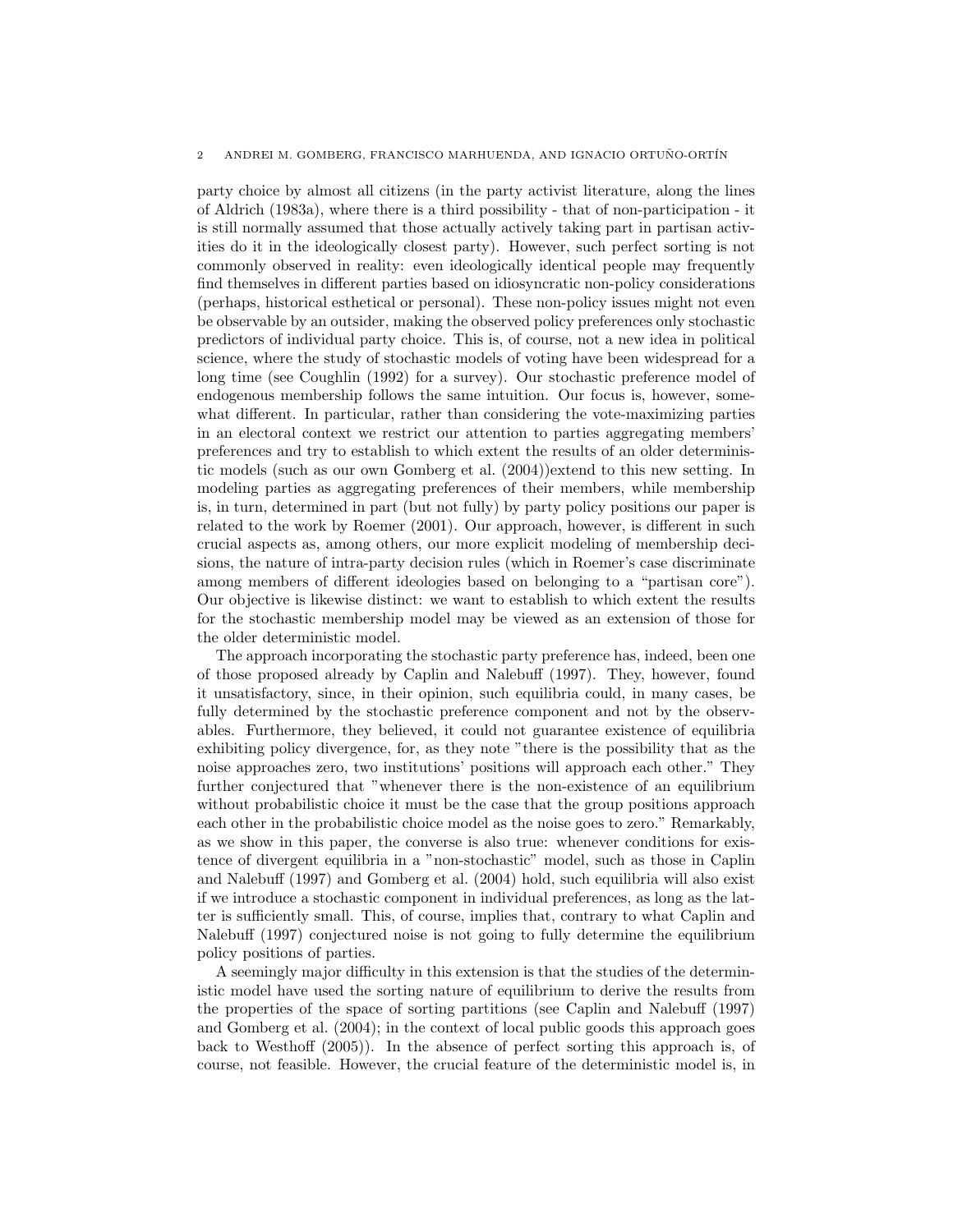fact, not the sorting per se, but the instability of the convergent equilibrium in the following sense. Suppose there are two parties which propose the same policy. Then the entire population is indifferent and the vote splits in such a way that a convergent equilibrium obtains. We require now that even minor policy perturbations result in full population sorting and sharply divergent policies. It turns out that, if that is the case, the existence of (at least one) sorting equilibrium is, in fact, guaranteed. In this paper we show that this intuition, in part, extends to the stochastic context: if the convergent (or "almost " convergent) equilibrium exists but is unstable to small policy perturbations, it may be used to detect existence of divergent equilibria. In fact, as the addition of the stochastic component adds continuity to the model, in a sense the results become, in fact, more transparent in this setting. In particular, in a context of a "generalized example" in our framework, we show that when parties are perceived by voters to be very similar in non-policy terms, so that the observed randomness of individual partisan choice is relatively small, the results of the deterministic model extend to the stochastic case.

For the moment (and for simplicity) we abstract from possible strategic electoral competition by parties (in the terminology of Caplin and Nalebuff (1997) our parties are "membership-based"). The main reason here is methodological: we believe that the issue of endogenizing party membership is distinct from the issue of strategic behavior by party leaders in a democratic election. Our main concern here is the former, and we want to consider it separately. This assumption may be viewed as appropriate for either a model of parties in a setting without commitment  $(e.g.,)$ when voters would not believe a party, once in office, can implement policies not supported by its membership) or in a setting without true electoral competition (e.g., if parties' share of the office is determined through non-electoral means). Of course, we do intend to explore extending our results to cover the case of possible strategic interactions between parties.

We assume that a political party is characterized by a policy position and by some exogenously fixed idiosyncratic non-policy position or characteristic. The policy position will be endogenously determined by the membership of the party. Thus, parties are represented by positions in a multidimensional space with a fixed position in one dimension (the non-policy dimension) and a variable position in the other dimensions. Krasa and Polborn (2010) study equilibrium in a multidimensional model in which each candidate is exogenously fixed on some dimension. A difference with our approach is that in their model policy dimensions are binary whereas in our case we assume a continuum policy space. Moreover, they develop a model that can be seen as a combination of the Downsian model (parties can choose any policy) and the citizen candidate model (candidates can only propose their ideal policies). In addition, their equilibrium concept is quite different from the one we consider here, where parties are ideological and the ideology is endogenously determined. Dziubiński and Roy  $(2011)$  consider a model of electoral competition in a two-dimensional policy space where the position in one of the dimensions is fixed. They analyze existence of convergent and divergent Nash equilibria. A difference with our model is that their parties are Downsian (non-ideological, but concerned with election) whereas our main goal is to analyze the endogenous formation of parties ideologies.

Our model generates interesting predictions on the relation between the policy proposals of parties and their idiosyncratic non-policy characteristics. It is often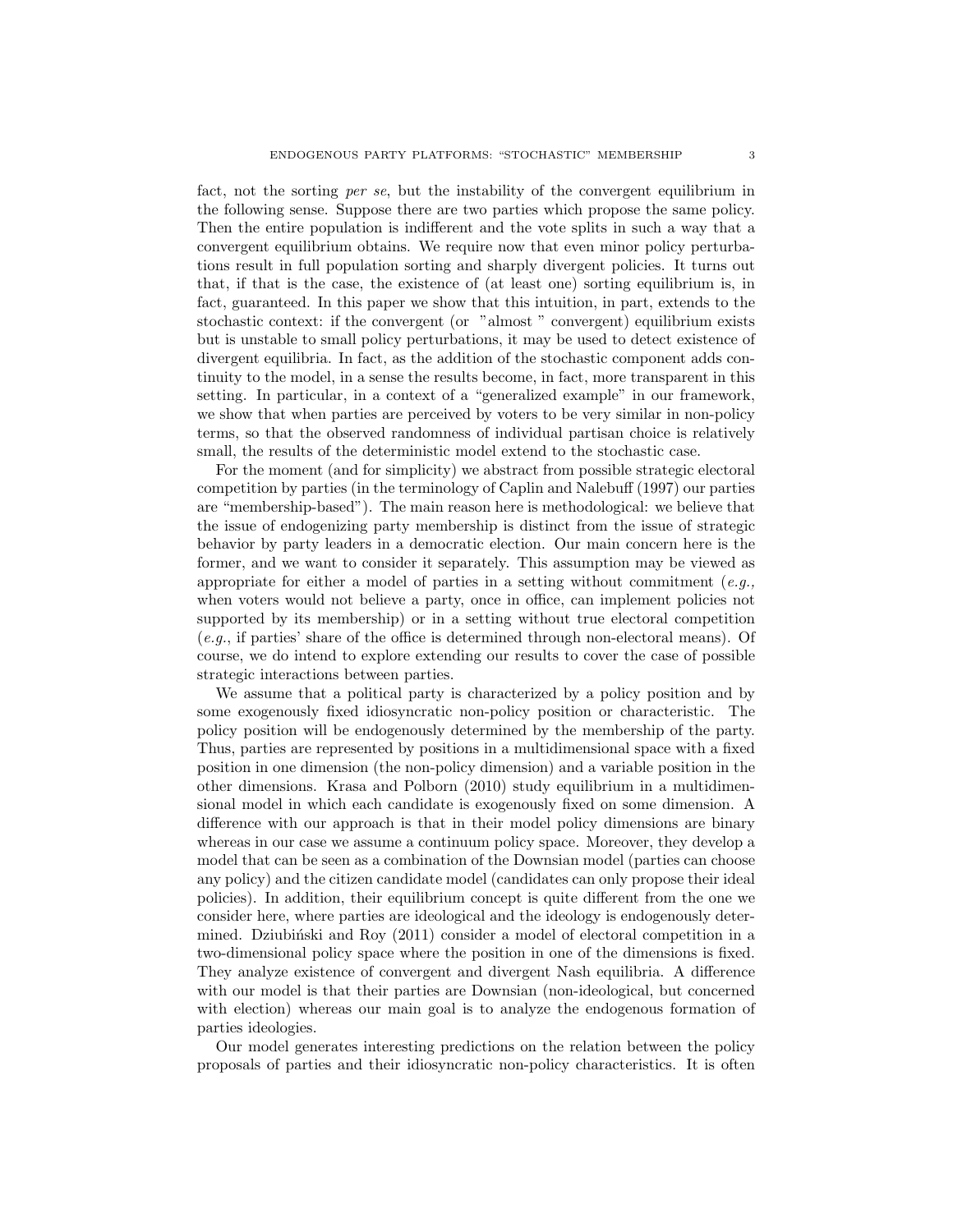#### 4 ANDREI M. GOMBERG, FRANCISCO MARHUENDA, AND IGNACIO ORTUÑO-ORTÍN

claimed that when ideological parties strongly differ in non-policy characteristics (that are exogenously given) they have more incentives to propose divergent policies (see Roemer (2011)). This is due to the fact that proposing a more "radical" policy is not that costly to a party since voters decision are very much influenced by the large differences in the non-policy variable. In our model, however, this does not need to be the case. If agents' preferences over the policy variables are independent of their preferences over the non-policy characteristic of parties, increasing the differences between those non-policy characteristics might yield convergence of the policy proposals<sup>1</sup>. The intuition is clear: If parties are very different in their nonpolicy characteristics, their membership is basically determined by such non-policy characteristic. Hence, unless preferences in the policy and non-policy dimensions are correlated (in which case sorting in the non-policy dimension would by itself impose policy divergence), members of the two parties will be quite similar regarding their preferences on the policy variables. And, since parties just aggregate the preferences of their members, their policy proposals will be very similar.

The rest of this paper is organized as follows. Section 2 presents the model and develops a general existence result, section 3 presents the results for the mean and median voter rules in a single dimension of issue space and section 4 concludes. The Appendix provides a few stylized empirical facts to support some of our assumptions.

# 2. Model

There are two parties. Party  $j = 1, 2$  proposes a policy vector  $x_j \in X$ , where X is a non-empty compact and convex subset of  $\mathbb{R}^n$  with non-empty interior. In addition to a policy  $x_j$ , party  $j = 1, 2$  is characterized by a non-policy variable  $y_j \in Y$ . The set Y is assumed to be a closed interval of R. It may be interpreted as reflecting currently fixed or intrinsic characteristics that matter for individual preferences. Without loss of generality we shall assume that  $y_1 \leq y_2$ .<sup>2</sup>

There is a continuum of agent types with preferences over both policy and nonpolicy characteristics of parties. Specifically, each agent of type  $(\alpha, \beta) \in A \times B$  $\mathbb{R}^n \times \mathbb{R}$  has Euclidean preferences represented by the utility function

$$
u(x, y; \alpha, \beta) = -|| (x, y) - (\alpha, \beta)||
$$

where  $x \in X$  is the policy platform adopted by the party and  $y \in Y$  is the intrinsic characteristic of the party. We shall take  $A = X$  and  $Y = B$ . Thus, for fixed  $y \in Y$ , an agent of type  $(\alpha, \beta)$  may be identified with his/her ideal policy.

There is a measure space of agents (citizens)  $(A \times B, \mathcal{A} \times \mathcal{B}, \eta)$ , where A is the Borel  $\sigma$ -algebra on A, B is the Borel  $\sigma$ -algebra on B and  $\eta$  is a measure on  $\mathcal{A} \times \mathcal{B}$ such that  $\eta(A \times B) = 1$ . We denote the distribution function of  $\eta$  as  $F(\alpha, \beta)$ .

**Assumption 1.** The measure  $\eta$  is associated to a continuous density function  $f(\alpha, \beta)$ , which is equivalent to Lebesgue measure, with  $f_1(\alpha)$  denoting the unconditional density over A and  $f_2(\beta)$  the unconditional density over B.

<sup>&</sup>lt;sup>1</sup>Dziubiński and Roy (2011) provide a somehow related result. In their case, if parties strongly differ in their fixed policies in a given dimension, there is full convergence in the other dimension. In our case, however, there is no, in general, full convergence and the explanation and logic behind our result is very different from theirs.

<sup>&</sup>lt;sup>2</sup>The case  $y_1 = y_2$  being the one we considered in Gomberg et al. (2004).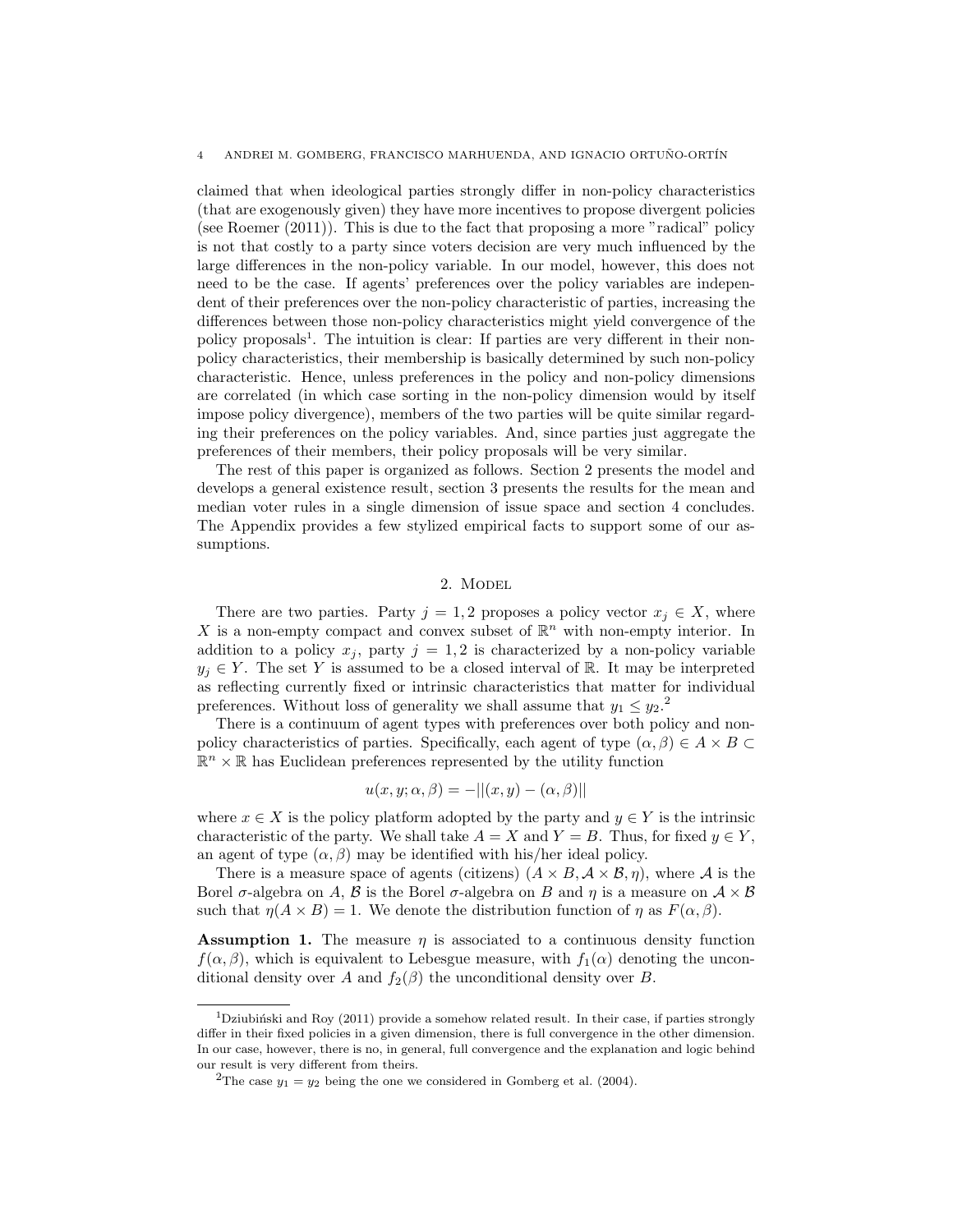Citizens play a twofold role. Each agent is a voter and a member of the party.<sup>3</sup> Given the parties policy and the intrinsic characteristics  $(x_1, y_1)$  and  $(x_2, y_2)$ , citizens join the party they like the most. Thus, the individual party choice is unambiguous. However, from the point of view of the parties, the second coordinate of individual type  $(\alpha, \beta)$  is unobservable. Thus, for the parties the observable individual preferences over policies (given by  $\alpha$ ) may serve only as an imperfect predictor of individual party choice. Therefore, from the perspective of the party, the citizen's decision which party to join appears stochastic.

Ignoring zero-measure sets, a party membership is observed as a finite measure  $\nu_i$  on A. We shall restrict ourselves to measures on A which induce a continuous population density  $g_i(\alpha)$  defined on A. Thus, the set of possible party memberships will be identified with a subset of the set  $\bar{\Sigma}$  consisting of all continuous functions  $q_i$ :  $A \to \mathbb{R}_+$ . The set  $\bar{\Sigma}$  endowed with an  $L^p$  norm is a Banach space. For our purposes it will be more convenient to work with the subspace  $\Sigma = \{\delta \in \bar{\Sigma} : \delta(A) \neq 0\} \subset \bar{\Sigma}$ . A population partition  $\nu = (\nu_1, \nu_2)$  shall be considered *admissible* if  $\nu_1, \nu_2 \in \Sigma$  and for every  $S \in \mathcal{A}$ , we have that  $\nu_1(S) + \nu_2(S) = \eta(S \times B)$ . We shall denote the set of all such admissible partitions as  $\Sigma^2$ .

A political party  $j = 1, 2$  chooses its policy by aggregating the observed policy preferences of its members, according to some fixed rule  $P_j$ , defined for non-null subsets of  $X$  and which we shall call its statute. In the following we will consider only non-null subsets of X.

As parties do not observe  $\beta$  the aggregation applies only to  $\alpha$ . We shall denote the profile of party statutes as  $P = (P_1, P_2)$ . The mapping  $P : \Sigma^2 \to X \times X$  assigns to every admissible population partition  $\nu$  a policy profile  $P(\nu) = (P_1(\nu), P_2(\nu)).$ 

**Assumption 2** (Scale Invariance). For  $j = 1, 2$ , the function  $P_j : \Sigma^2 \to X$  is scale invariant. That is  $P_j(t\nu) = P_j(\nu)$  for every  $t \in \mathbb{R}_+$  and every  $\nu \in \Sigma$ .

**Assumption 3** (Regularity). For  $j = 1, 2$ , the function  $P_j : \Sigma^2 \to X$  is continuous in  $L^1$  and Fréchet differentiable.<sup>4</sup>

As an example of such rule we may consider the mean (respectively, the median voter rule, defined only for  $n = 1$ ) which assigns to each party the ideal policy of its mean voter (respectively, median voter). These two aggregation rules are studied in Sections 3.1 and 3.3 below. In particular, the mean voter rule,  $Q$ , assigns to each admissible population partition  $\nu = (\nu_1, \nu_2) \in \Sigma \times \Sigma$  its mean,

$$
Q_i(\nu) = \frac{1}{\nu_i(A)} \int_A \alpha \, d\nu_i(\alpha)
$$

It clearly satisfies Assumption 2. Consider the exogenous idiosyncratic party characteristic parameters  $y_1$  and  $y_2$ . Each policy proposal profile  $x = (x_1, x_2) \in X \times X$ induces a party membership

$$
A_1(x) = \{ (\alpha, \beta) \in A \times B : u(x_1, y_1; \alpha, \beta) \ge u(x_2, y_2; \alpha, \beta) \}
$$
  

$$
A_2(x) = \{ (\alpha, \beta) \in A \times B : u(x_2, y_2; \alpha, \beta) \ge u(x_1, y_1; \alpha, \beta) \}
$$

 ${}^{3}$ In most real cases, only a small fraction of the population is a member of a party. Our results remain true if we assume that the set of citizens who become members of parties is a random sample of the whole population.

<sup>&</sup>lt;sup>4</sup>see Luenberger (1969) for definitions of differentiability of mappings from and into function spaces.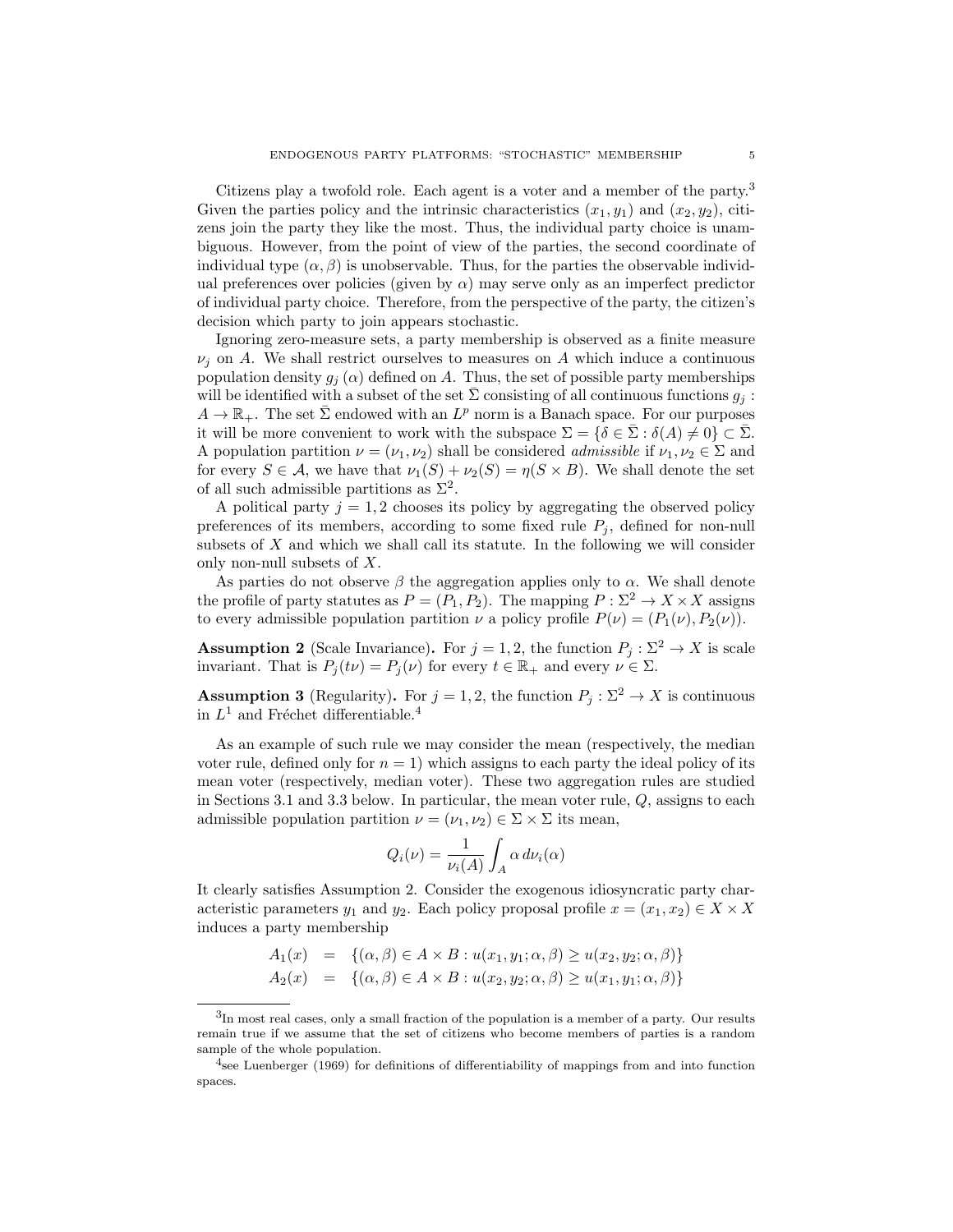Since we only consider population densities which are absolutely continuous with respect to Lebesgue measure, the line segment  $A_1(x) \cap A_2(x)$  has measure zero. Ignoring this zero-measure set, we will think of  $A_1(x)$  and  $A_2(x)$  as a partition of  $A \times B$ .

We define next the mapping  $\sigma: X \times X \to \Sigma \times \Sigma$ . We write  $\sigma(x) = (\sigma_1(x), \sigma_2(x))$ . Given a proposal  $x = (x_1, x_2)$ , the induced party memberships  $A_1(x)$  and  $A_2(x)$ determine measures  $\sigma_1(x)$  and  $\sigma_2(x)$  whose associated density functions are

$$
g_i(\alpha; x) = \int_{\{\beta \in B : (\alpha, \beta) \in A_i(x)\}} f(\alpha, \beta) d\beta, \quad i = 1, 2
$$

That is, for each Lebesgue measurable set  $S \subset A$ , its measure induced by x is

$$
\sigma_i(x)(S) = \int_S g_i(\alpha; x) \, d\alpha
$$

For  $n = 1$  we can provide a more explicit formulation of the densities  $g_1(\alpha; x)$ ,  $g_2(\alpha; x)$ . Assume first that  $y_1 < y_2$  and let  $x = (x_1, x_2) \in X \times X$ . Agents affiliate to one or the other party, depending on which side of the line

(1) 
$$
z(t;x) = \frac{x_1 - x_2}{y_2 - y_1}t + \frac{y_1 + y_2}{2} - \frac{x_1^2 - x_2^2}{2(y_2 - y_1)}
$$

they lie. That is,

$$
g_1(\alpha; x) = \int_{-\infty}^{z(\alpha; x)} f(\alpha, \beta) d\beta \qquad g_2(\alpha; x) = \int_{z(\alpha; x)}^{+\infty} f(\alpha, \beta) d\beta
$$

We remark that even though

$$
\int_A (g_1(\alpha, x) + g_2(\alpha, x)) \ d\alpha = 1
$$

the measures  $\sigma_1(x)$  and  $\sigma_2(x)$  do not necessarily have disjoint supports. That is, the product  $g_1(\alpha, x)g_2(\alpha, x)$  does not necessarily vanish. Thus, the observable characteristic  $\alpha \in A$  does not completely describe the behavior of the voters. Even though, agents are fully rational, their behavior is stochastic from the point of view of the parties. Note that if  $x_1 = x_2$  and  $y_1 < y_2$ , we have that

(2) 
$$
g_1(\alpha; x) = g_1(\alpha) = \int_{-\infty}^{\frac{y_1 + y_2}{2}} f(\alpha, \beta) d\beta
$$

$$
g_2(\alpha; x) = g_2(\alpha) = \int_{\frac{y_1 + y_2}{2}}^{+\infty} f(\alpha, \beta) d\beta
$$

does not depend on the specific value of  $x_1 = x_2$ . Note also that, if  $y_1 = y_2$  and  $x_1 < x_2$ , the induced population densities are

$$
g_1(\alpha; x) = \begin{cases} \int_B f(\alpha, \beta) : d\beta & \text{if } \alpha < \frac{x_1 + x_2}{2} \\ \frac{1}{2} \int_B f(\alpha, \beta) : d\beta & \text{if } \alpha = \frac{x_1 + x_2}{2} \\ 0 & \text{if } \alpha > \frac{x_1 + x_2}{2} \end{cases} \qquad g_2(\alpha; x) = \begin{cases} \int_B f(\alpha, \beta) : d\beta & \text{if } \alpha > \frac{x_1 + x_2}{2} \\ \frac{1}{2} \int_B f(\alpha, \beta) : d\beta & \text{if } \alpha = \frac{x_1 + x_2}{2} \\ 0 & \text{if } \alpha < \frac{x_1 + x_2}{2} \end{cases}
$$

Thus, whenever  $y_1 = y_2 = y$  and  $x_1 < x_2$  the measures  $\sigma_1(x)$  and  $\sigma_2(x)$  do have disjoint supports. There is full sorting of the parties' members into two disjoint sets and we recover the 'non-stochastic' case.

The measures  $g_1(\alpha; x)$  and  $g_1(\alpha; x)$  can be defined for  $y_1 = y_2 = y$  and  $x_1 = x_2 = y$ t as a limiting case. However, this limit depends on how  $(x_1, x_2, y_1, y_2)$  approaches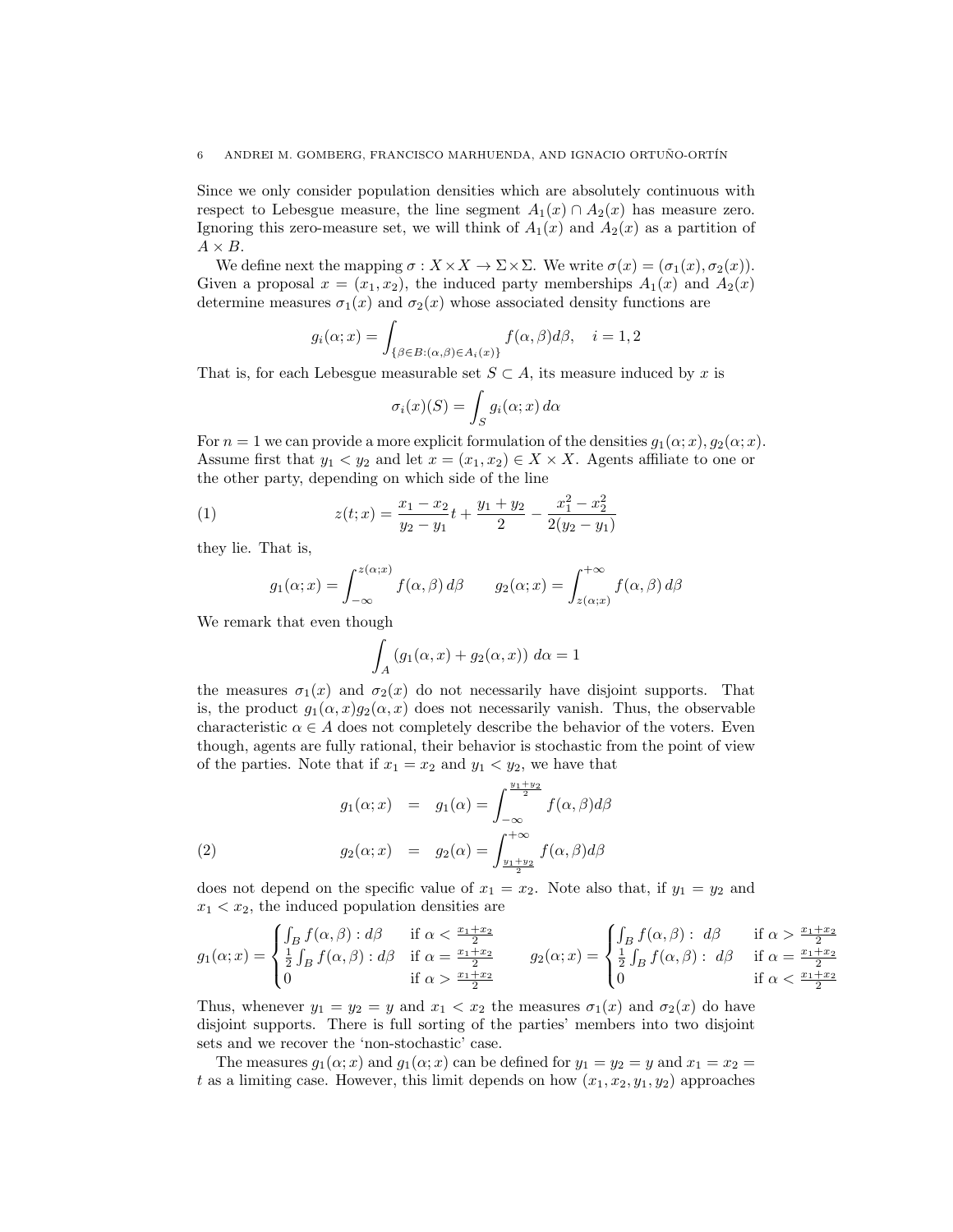$(t, t, y, y)$ . To avoid ambiguities, from now on and without loss of generality, we will assume that  $y_1 < y_2$ .

The following lemmas show that the mapping  $\sigma : X \times X \to \Sigma^2$  is well defined. That is, the functions  $g_1(\alpha; x)$  and  $g_2(\alpha; x)$  are continuous on  $\alpha \in A$ . The proofs are provided in the Appendix.

**Lemma 4.** If  $y_1 \neq y_2$ , the mapping  $\sigma_i : X \times X \to \Sigma$  is Fréchet differentiable for each  $i = 1, 2$ .

As a consequence, we have the following.

**Corollary 5.** If  $y_1 \neq y_2$ , the mapping  $\sigma_i : X \times X \to \Sigma$  is continuous for each  $i = 1, 2.$ 

2.1. Equilibrium. Throughout this subsection, unless explicitly stated, we assume  $y_1 < y_2$ . Consider the party population densities in the ideological space that would obtain if each person joined the party which s/he prefers solely on the unobservable y dimension (as would obtain if the parties adopted identical policies).

(3) 
$$
g_1(\alpha) = \int_{-\infty}^{\frac{y_1 + y_2}{2}} f(\alpha, \beta) d\beta
$$

$$
g_2(\alpha) = \int_{\frac{y_1 + y_2}{2}}^{+\infty} f(\alpha, \beta) d\beta
$$

Denoting the corresponding population partition as  $(\bar{v}_1, \bar{v}_2) = \bar{v}$  the induced policy proposals will be  $P(\bar{v}) = (P_1(\bar{v}), P_2(\bar{v}))$ . This is the profile of policy proposals that would emerge if citizens chose parties purely for non-policy reasons. Of course, unless  $P_1(\bar{v}) = P_2(\bar{v})$ , the policy profile  $P(\bar{v})$  will, in general, induce a very different population partition.

Our notion of equilibrium assumes free mobility of the electorate across parties. Thus, our equilibrium concept requires that: i) the proposals of the parties are determined by their respective membership; and (ii) given the party's proposal, all the members of each party prefer their own party to the alternative.

**Definition 6.** Given the profile of party statutes  $P$  and the idiosyncratic party characteristics  $y_1, y_2$  we say that  $(x^*, \nu^*) \in X \times X \times \Sigma^2$  is a **multi-party equi**librium if:

1. 
$$
x^* = P(\nu^*)
$$

2.  $\nu^* = \sigma(x^*)$ 

Furthermore, the equilibrium is **divergent** if  $x_1^* \neq x_2^*$ . Otherwise, we say that the equilibrium is convergent.

The above definition captures the idea that, in equilibrium, the platforms of the parties are consistent with the preferences of the members they attract. If  $P_1(\tilde{v}) = P_2(\tilde{v})$ , there is trivially a convergent equilibrium (Proposition 10 below). It turns out that as long as the distance between them in the  $y$  dimension is not too large, there will always exist a convergent equilibrium in which policy proposals are closer to each other than would have been the case if voters sorted between parties based solely on their non-policy positions. We will focus on the existence of divergent equilibria. This will be shown using the instability of the convergent equilibrium.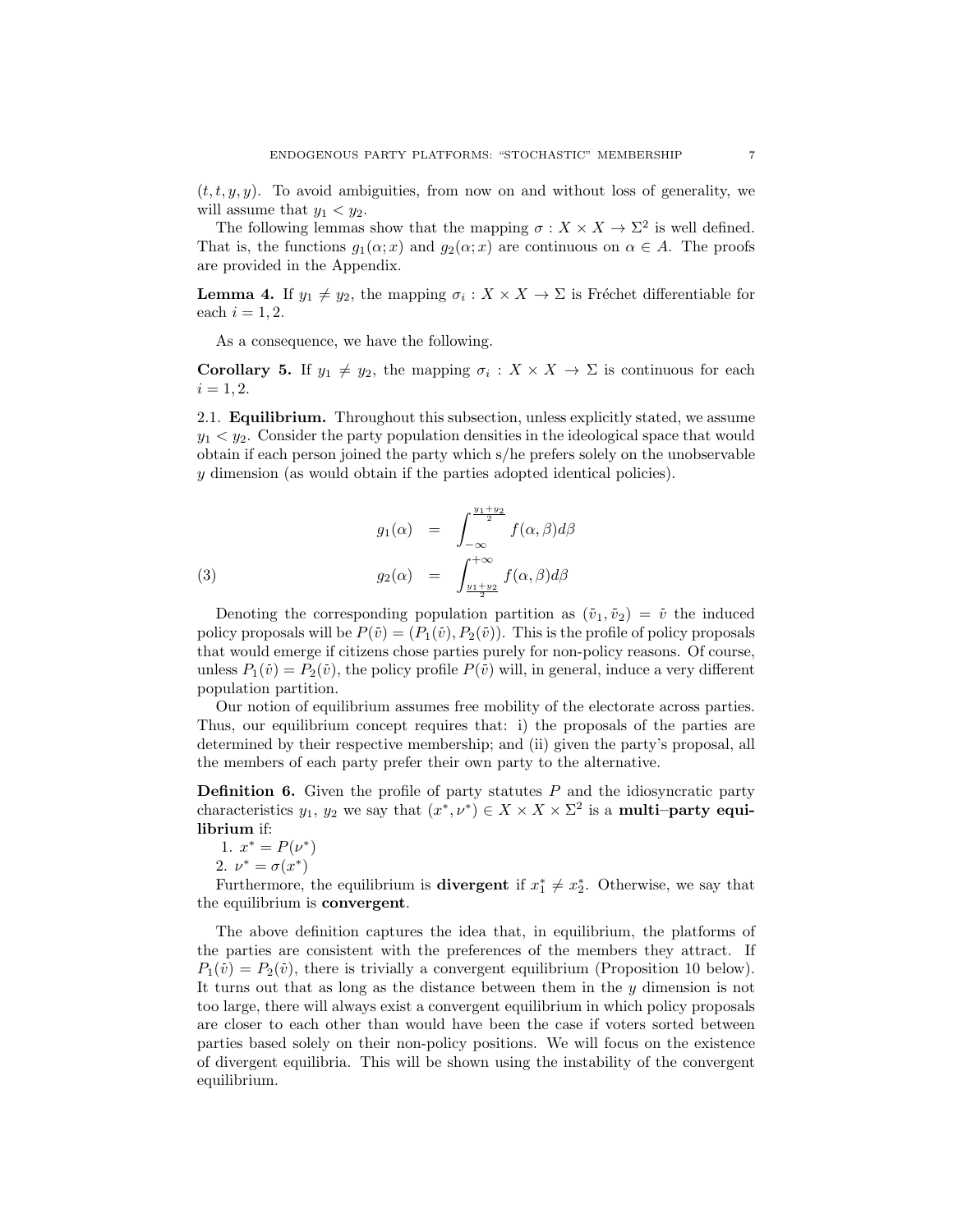## 8 ANDREI M. GOMBERG, FRANCISCO MARHUENDA, AND IGNACIO ORTUÑO-ORTÍN

Consider the mapping  $\phi: X \times X \to X \times X$  defined by  $\phi(x) = P(\sigma(x))$ . Clearly, an equilibrium is just a fixed point of this mapping.

**Proposition 7.** Suppose that  $y_1 \neq y_2$  and Assumption 3 holds. Then, there exists an equilibrium.

*Proof.* Consider the mapping  $\phi: X \times X \to X \times X$  defined by  $\phi(x) = P(\sigma(x))$ . The fixed points of this mapping correspond to equilibria of the model. The mapping is clearly defined on the entire  $X \times X$  and continuity follows from Assumption 3. As  $X \times X$  is compact and convex, by Brouwer's Fixed Point Theorem there must exist at least one such fixed point (possibly convergent).  $\Box$ 

Note that if  $y_1 = y_2$ , so that individual membership is fully determined by policy positions, this model becomes deterministic and fully falls into the framework posed by Caplin and Nalebuff (1997). Therefore, Proposition 7 shows that, as long as what we are interested in is merely existence of multi-party equilibria, the present model still fits the approach of Caplin and Nalebuff (1997) and Gomberg et al. (2004): basic continuity and minimal internal support assumptions on the statutes (as in Gomberg et al. (2004)), together with the exogenously imposed difference between parties yields existence of equilibrium.

The novel case for us in this paper is  $y_1 \neq y_2$ . Under this assumption, we trivially obtain full sorting of the agents in the  $A \times B$  space. However, this sorting may be entirely caused by the difference in the  $y$ 's. In particular, if the observed policy positions of the parties (that is, their projections onto the A component) coincide, then this equilibrium would still be convergent.

Hence, the previous results are silent on the existence of divergent equilibria. It is establishing conditions for existence of this last equilibrium type that concerns us here. Consider the following simple example.

**Example 8.** Let  $n = 1$  and suppose the population is distributed over  $[0, 1] \times [0, 1]$ . Suppose that the both parties use the mean voter rule  $Q$  so that

$$
Q_i(\nu)=\frac{1}{\nu_i(A)}\int_A\alpha\,d\nu_i(\alpha)
$$

Consider two possible population distributions over this domain: the uniform distribution over the whole of  $[0,1] \times [0,1]$ , so that individual preferences over the two dimensions are entirely uncorrelated; and the uniform over the diagonal  $\Delta =$  $\{(\alpha,\beta)\in[0,1]\times[0,1]:\alpha=\beta\},\$  in which there is perfect correlation between the individual ideal points in the two dimensions. Note that in both cases the unconditional distribution of ideal points in the policy space is uniform:  $f_1(\alpha) = 1$ . Assume, for simplicity, that  $y_2 = 1 - y_1$ . Consider the case when  $y_1 = y_2 = \frac{1}{2}$ . As the citizen preference in this case depends only on  $f_1(\alpha)$ , for either of the two distributions there are the same three equilibria:  $x_1 = x_2 = 1/2$ ;  $x_1 = \frac{1}{4}x_2 = \frac{3}{4}$ ; and  $x_1 = \frac{3}{4} x_2 = \frac{1}{4}$ .<sup>5</sup> As we increase the difference between the idiosyncratic positions  $y_1$  and  $y_2$ , the two cases will become increasingly different. As we show in

 $5$ Note that the convergent equilibrium in this example relies on full indifference of every agent between the two parties, requiring a slight modification of the definitions along the lins of Gomberg et al. (2004). In the uncorrelated case this equilibrium is properly defined for any  $y_1 < \frac{1}{2}$ . In the correlated case we rely on complete population indifference in the centrist equilibrium even if  $y_1 < \frac{1}{2}$ . However, as long as the correlation is imperfect, so that the population distribution is not concentrated on the hyperplane, this would no longer be the case, while, as we show below, the structure of equilibrium set remains the same.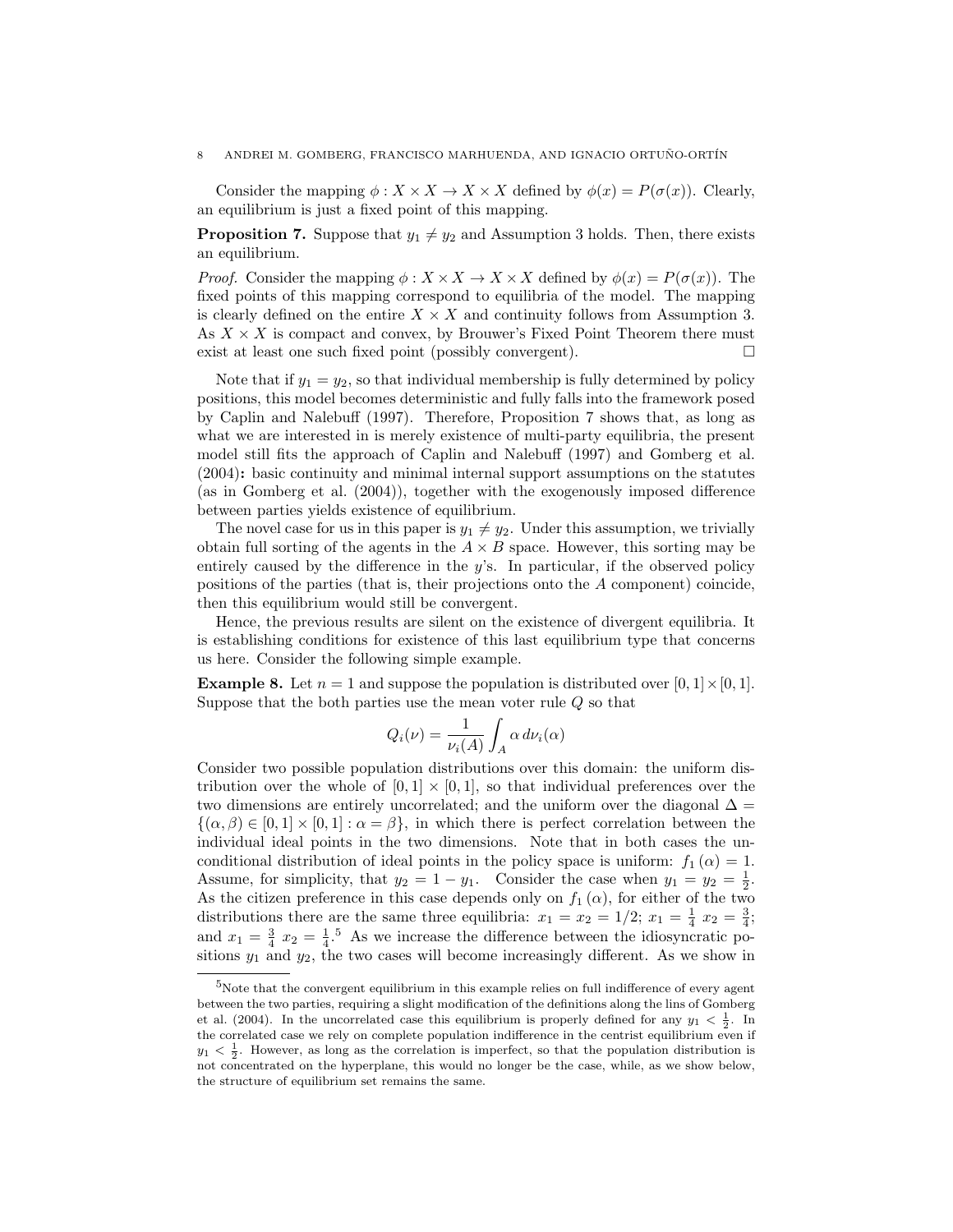Section 4, when the individual preferences in the two dimensions are uncorrelated  $x_1 = x_2 = \frac{1}{2}$  remains an equilibrium always, while the other two equilibria converge to it, so that the symmetric equilibrium becomes the only one as long as  $y_1 \n\t\leq \frac{1}{4}$ . In contrast, in the case when preferences in the two dimensions are perfectly correlated, as long as  $y_1 > \frac{1}{4}$  it is the divergent equilibria  $x_1 = \frac{1}{4}$   $x_2 = \frac{3}{4}$  and  $x_1 = \frac{3}{4}$  $x_2 = \frac{1}{4}$  that remain unchanged, while the convergent equilibrium gradually shifts:  $x_1 = y_2, x_2 = y_1$ . When  $y_1 \leq \frac{1}{4}$  so that the parties are far apart, the only surviving equilibrium in this case is  $x_1 = \frac{1}{4} x_2 = \frac{3}{4}$ : the population partition is now fully determined by the party difference in the  $y$  dimension.

2.1.1. Equilibrium divergence. Let

$$
\lambda_i(x) = \sigma_i(x)(A) = \int_A g_i(\alpha; x) \, d\alpha
$$

be the vote share of party  $i = 1, 2$ . Let  $\Delta = \{(x_1, x_2) \in X^2 : x_1 = x_2\}$  denote the diagonal of the policy space.

**Remark 9.** If the party proposals  $x_1$  and  $x_2$  are such that  $x = (x_1, x_2) \in \Delta$ , then  $g_i(\alpha; x) = g_i(\alpha)$  for every  $\alpha \in A$  and  $i = 1, 2$ . Hence, for  $x \in \Delta$ ,

- (1)  $\lambda_i(x) = \lambda_i$ ,  $i = 1, 2$  does not depend on x.
- (2) the induced partition of the population is described by the density functions

$$
\frac{1}{\lambda_1}g_1(\alpha)=\frac{1}{\lambda_2}g_2(\alpha)=g(\alpha)
$$

Under the conditions assumed in Remark 9, it should be noted that the vote shares are themselves independent of the common ideological position of the parties and are entirely determined by  $y_1$  and  $y_2$ . In particular,  $\sigma$  is constant on the diagonal  $\Delta \subset X \times X$ . It follows that there can be at most a unique convergent equilibrium policy profile  $x^*$ .

**Lemma 10.** There is, at most, one convergent equilibrium  $x^* \in \Delta$ .

*Proof.* Consider a policy profile  $x \in \Delta$ . By remark 9, we know that every such policy profile it is mapped into a population partition determined by

$$
\frac{1}{\lambda_1}g_1(\alpha) = \frac{1}{\lambda_2}g_2(\alpha) = g(\alpha)
$$

with  $g_1$  and  $g_2$  given by Equation (3). In other words, the entire diagonal of the policy space  $\Delta$  is mapped into a single population partition  $\sigma \in \Sigma$ , which, in turn, gets mapped into a single point  $P(\sigma) \in X \times X$ . Therefore, there can exists, at most, one convergent equilibrium  $x^* \in \Delta$ .

Of course, the convergent equilibrium, if it exists, may turn out to be the only one, since no more is guaranteed by Proposition 7. Our question in this paper shall be to find out the conditions for existence of a divergent equilibrium.

In order to do this and following Caplin and Nalebuff (1997) and Gomberg et al. (2004) we shall postulate, in addition to the two previously introduced assumptions, two extra ones on policy rules. The first one ensures that parties choose interior ideological positions. For this purpose, we consider the following property.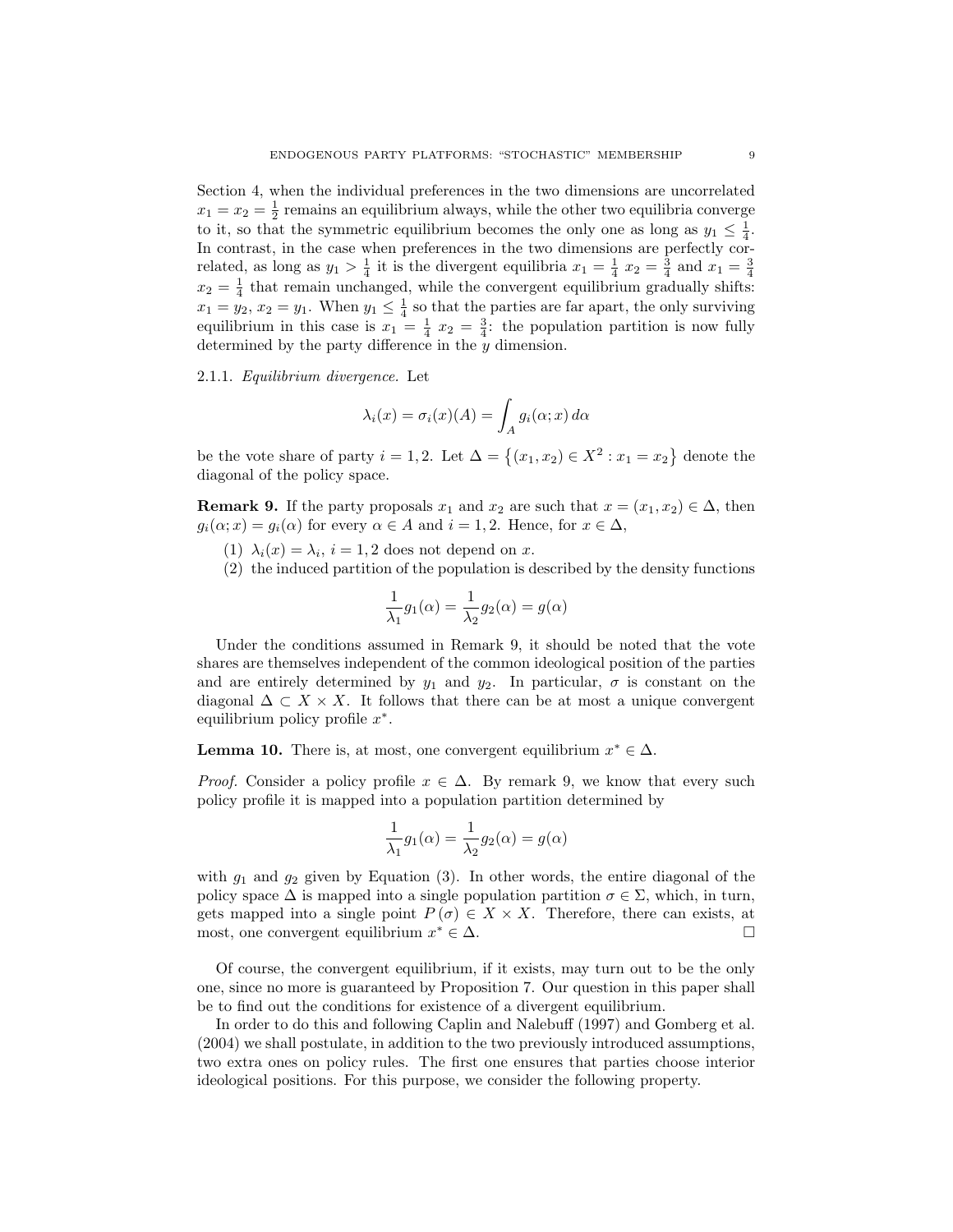**Assumption 11** (Minimal Internal Support). There is  $\delta > 0$  such that the following holds: for each proposal  $x \in X \times X$ , any other policy  $t \in X$  and any  $j = 1, 2$ , the induced party memberships satisfy the following

$$
\int_{\{(\alpha,\beta)\in A_j(x):u(P_j(\sigma(x)),y_j;\alpha,\beta)>u(t,y_j;\alpha,\beta)\}} g_j(\alpha,x)d\alpha > \delta\lambda_j(x)
$$

In a deterministic version of the model, Caplin and Nalebuff (1997) have postulated the assumption that the party policy rules would never result in identical policies if party populations have opposing preference, in the sense of being divided by a hyperplane in the ideological space. Even in their model, this assumption is problematic, unless the policy rules are just aggregating intra-party preferences ("membership-based" in their terminology). And since, in the present model, the sorting is not perfect, it is entirely inapplicable here. Fortunately, it turns out that what was driving the Caplin and Nalebuff (1997) result was not this, but a weaker condition: instability of the convergent equilibrium under adjustment dynamics. We shall assume the following.

**Assumption 12** (Instability of Pooling). There exists an open neighborhood  $O \subset$  $X \times X$  containing the diagonal  $\Delta$  such that for any boundary point  $x \in \partial O \setminus \Delta$ , we have that  $\phi(x) \notin O \cup \partial O$ .

Intuitively, this states that once a convergent policy profile is perturbed, the induced population partition induces further policy divergence. It is not difficult to check that, in a deterministic model, the requirement of distinct policies from sorting partitions imposed in earlier work implies this divergence. Any minute policy difference in a deterministic model induces a full population sorting which, in turn, induces distinct policies, which, by continuity of policy rules, cannot be close to the diagonal. This weaker assumption is, in fact, sufficient for our next result.

**Proposition 13.** If the dimension n of the policy space is odd and Assumptions 2, 3, 11 and 12 hold then, there exists a divergent equilibrium.

Proof. If no convergent equilibrium exists, the result follows trivially from Proposition 7. Hence, assume there exists a convergent equilibrium  $x^*$ . The equilibrium  $x^*$  is *stable* along the diagonal,  $\Delta$ , since any policy profile on  $\Delta$  is mapped directly into  $x^*$ . Furthermore, this equilibrium is either isolated or else, there is at least a divergent equilibrium. Thus, we may assume this equilibrium is an isolated fixed point.<sup>6</sup>

We will show that  $x^*$  cannot be the unique<sup>7</sup> equilibrium. In fact, suppose  $x^*$ is the unique equilibrium. We argue that the boundary of  $X \times X$  is unstable. Let  $x = (x_1, x_2) \in \partial X \times X$ . By making  $x'_j$  arbitrarily close to  $x_j$ , and using Assumption 11, we can make an arbitrarily large proportion of party members strictly prefer  $x'_j$ . Hence,  $\phi(x) \in \text{int}(X \times X)$  and the boundary of  $X \times X$  is unstable.

As  $\phi$  is a mapping from the compact and convex set  $X \times X$  to itself, and as x ∗ is assumed to be non-degenerate, by the Lefschetz Fixed Point Theorem (see

 ${}^{6}$ Even if it is not, 12 ensures that the component of the fixed point set it belongs to will be inside the open neighborhood  $O$ , so that the basic argument for equilibria outside of  $O$  follows in any case.

<sup>7</sup>That is, there are other non-convergent equilibria.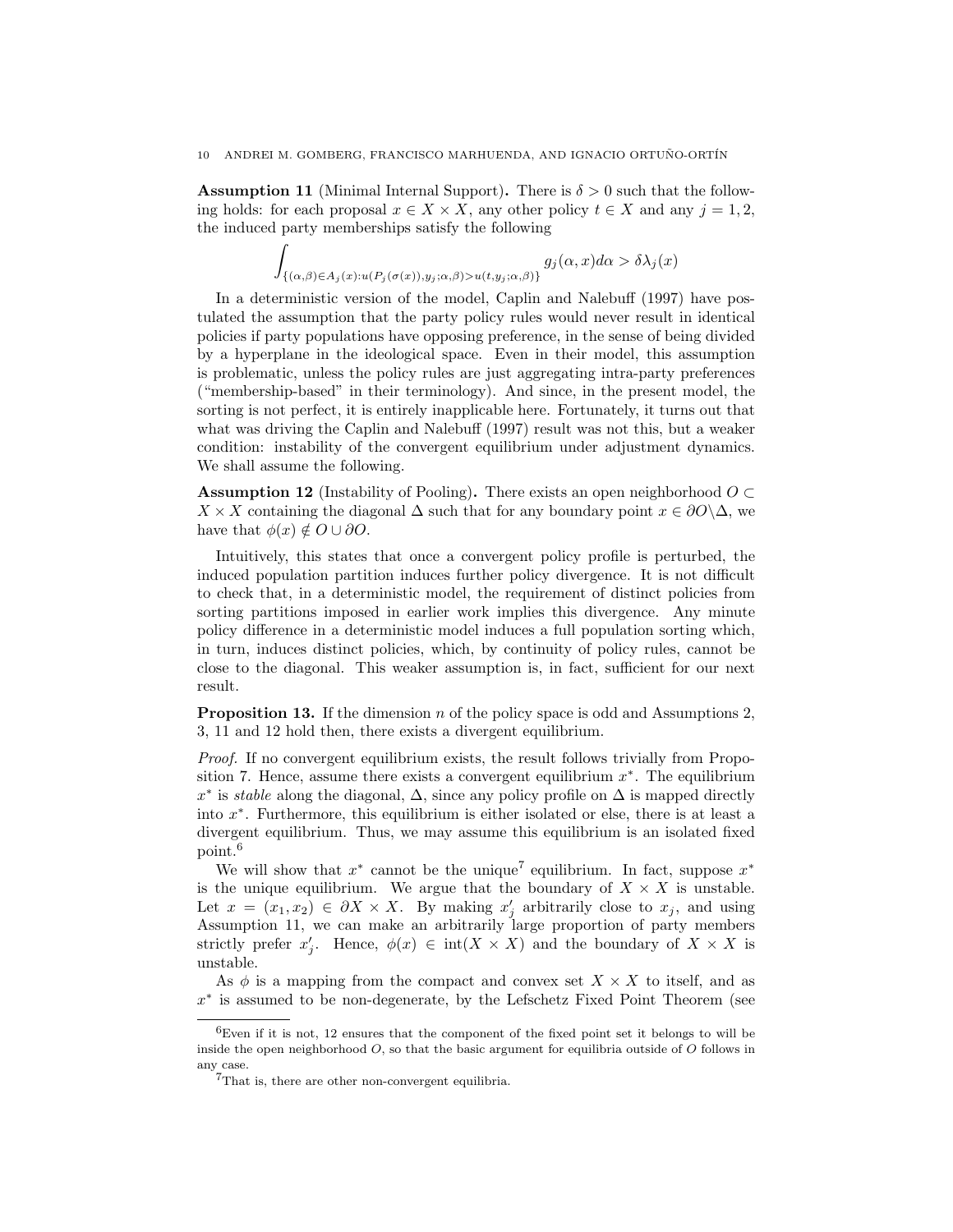Guillemin and Pollack (2010), pp. 119-130) the total sum of the indices of the fixed points  $x^*$  must be equal to 1 (the Euler characteristic of  $X \times X$ ). Recall, that the index ind( $x^*$ ) of a non-degenerate fixed point  $x^*$  may be calculated as  $(-1)^d$ , where  $d$  is the dimension of the unstable manifold of  $x^*$ . By Assumption 12, the equilibrium  $x^*$  is unstable off diagonal. As the co-dimension of the diagonal  $\Delta$  is 1, the index of the diagonal fixed point equals  $(-1)^n$ , which implies it cannot be unique if *n* is odd. Hence, a divergent equilibrium must exist.

2.2. Divergence of similar parties. The previous result relies on us being able to support identical policies  $x_1 = x_2$  in equilibrium. This may not be the case, in particular, if the distribution of individual preferences in the policy and nonpolicy dimensions is not independent. In particular, if  $\alpha$  is correlated with  $\beta$  then, even if parties use the same internal policy-setting rule  $P_1 = P_2$  this may not be the case, which means that equilibrium divergence emerges straightforwardly. That introducing ex ante difference between parties may effectively impose policy divergence exogenously has been a particular concern in earlier work of Caplin and Nalebuff (1997), who found a similar approach to be unsatisfactory for this very reason. It turns out, however, that, as long as the basic assumptions of our model hold, the structure of equilibrium set remains the same. Indeed, as we have seen in example 8, despite the perfect correlation between ideal positions on the two dimensions, even as the exogenous difference between the political parties in the  $y$  dimension is small, there will remain a properly divergent equilibrium, in which party policy positions will stay apart even as  $|y_2 - y_1| \to 0$ .

Thus, for any population distribution  $f(\alpha, \beta)$ , party policy rule profile P and the non-policy party positions  $y_1 < y_2$  we may bring the latter together by setting  $y_1^t = \frac{1}{2}(y_1 + y_2 + t(y_1 - y_2))$  and  $y_2^t = \frac{1}{2}(y_1 + y_2 + t(y_2 - y_1))$ . This allows us to define, for each  $t \in (0,1)$  a corresponding  $\phi^t(x)$ . As before, for each t the fixed points  $x^{t*}$  of  $\phi^t(x)$  will be equilibria of our model. Consider now two distributions over  $A \times B$ ,  $\eta$  and  $\bar{\eta}$  which induce the same density of ideal points over the policy space  $f_1(\alpha)$ , even though their corresponding densities over the entire domain may differ  $f(\alpha, \beta) \neq \overline{f}(\alpha, \beta)$ . In particular, let  $\overline{f}(\alpha, \beta) = f_1(\alpha) f_2(\beta)$  (that is, under  $\overline{f}$ the distribution of the ideal points is uncorrelated across dimensions).

**Proposition 14.** Let the parties use the same policy-setting rule  $P_1 = P_2$ . If the dimension of the policy space  $n$  is odd, and assumptions 2, 3, 11, and 12 hold for an uncorrelated distribution  $\bar{f}(\alpha,\beta) = f_1(\alpha) f_2(\beta)$ . Then, for any  $f(\alpha,\beta)$  with the same marginal distributions as  $\bar{f}(\alpha, \beta)$  there exists a sequence of equilibria  $x^{t*}$ corresponding to fixed points of  $\phi^t(x)$  which, as  $t \to 0$ , does not converge to the diagonal ∆.

*Proof.* Fix a pair of  $x_1 \neq x_2$  and for any  $t \in [0, 1]$  define  $y_1^t = y_1 + t(y_2 - y_1)$ . Note, that as  $t \to 0$  the induced partition hyperplane will converge to perfect sorting in the policy dimension (in fact, the convergence of the induced population partitions  $\nu^t \in \Sigma$  can be seen to be uniform in  $L^1$ ). This, of course, implies that the induced population partitions for  $f(\alpha, \beta)$  and  $\bar{f}(\alpha, \beta)$  converge uniformly to one another, and, in the limit, depend only on  $f_1(\alpha)$ . Hence, the corresponding mappings  $\phi(x)$ and  $\phi(x)$  from the proposition 7, will converge pointwise for any  $x \notin \Delta$  as  $t \to 0$ (note that this convergence is not uniform away from the diagonal, as, in fact, the functions will not converge to each other on  $\Delta$ ).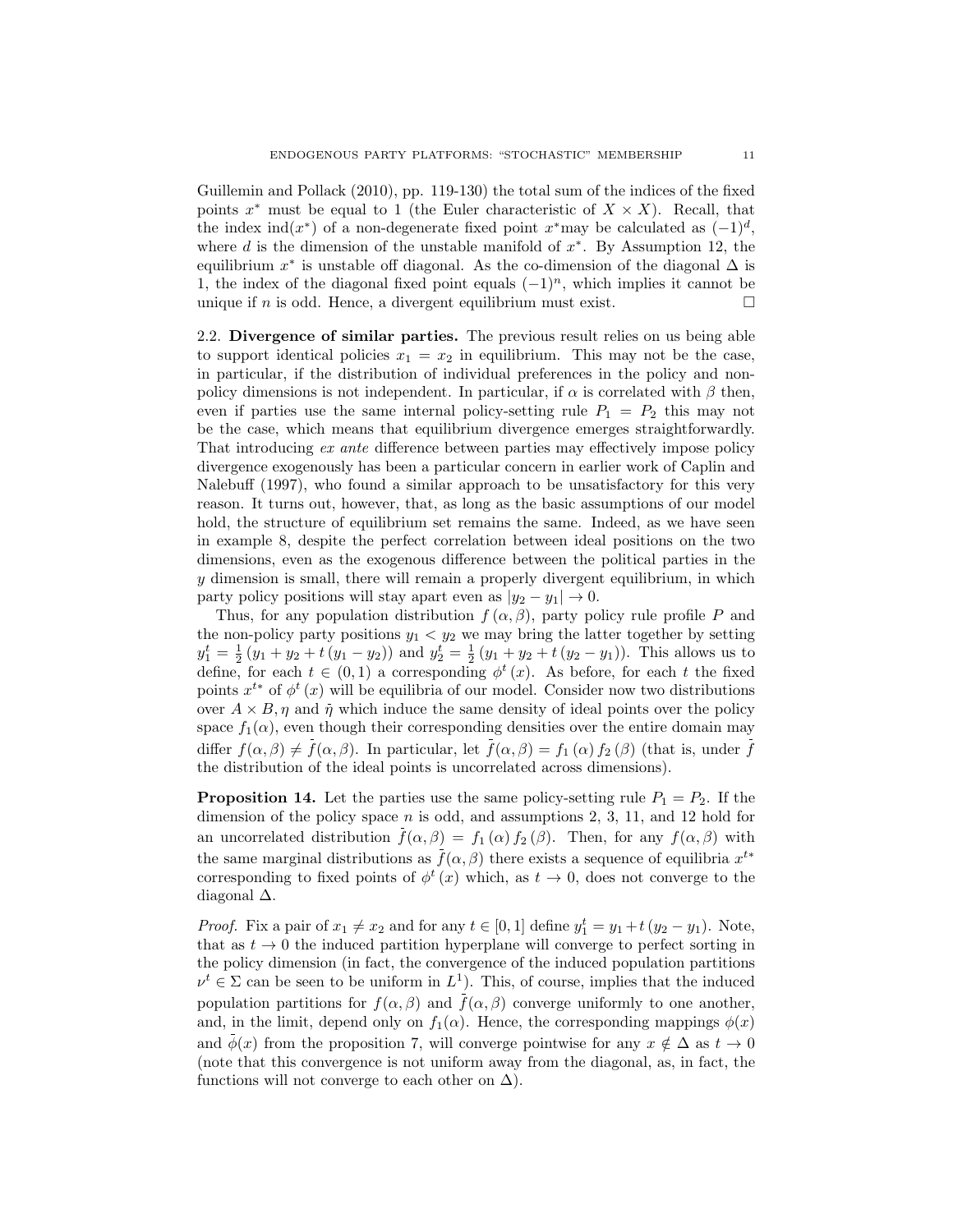#### 12 ANDREI M. GOMBERG, FRANCISCO MARHUENDA, AND IGNACIO ORTUÑO-ORTÍN

Consider now the unstable open neighborhood O of  $\Delta$  from 12. Its complement  $B = X \times X\backslash O$  is compact. Hence, there exists  $d > 0$  such that for any  $x \in \Delta$  $||x_1 - x_2|| \ge d$ . Hence, the slope of the partition hyperplane is bounded from below for every t so that its convergence to the line orthogonal to  $||x_1 - x_2||$  is uniform and, since  $x \in X \times X$  - compact and the population measures are both equivalent to Lebesgue with continuous densities this implies the uniform convergence of the corresponding  $\sigma(x)$  and  $\bar{\sigma}(x)$  on B. Since P is continuous in  $L^1$  we therefore have uniform convergence of  $\phi(x)$  and  $\phi(x)$  on B. Hence, for t close enough to 0 the index of all the fixed points in  $B$  is the same for the two maps (that is, as we know from the proof of the previous proposition, not zero), so that, by the by the Lefschetz Fixed Point Theorem there must exist a fixed point  $x^*$  of  $\phi(x)$  on B, so that  $||x_1^* - x_2^*|| \ge d > 0$ .

Of course, the last two propositions, on their own, are of limited interest: unless we can show that Assumption 12 holds for cases where  $y_1 \neq y_2$  the result is vacuous. Fortunately, as we show below, in many cases, including when parties use the mean and the median voter rule, we can show that whenever  $|y_2 - y_1|$  is sufficiently small, the assumption does hold, as we will show in the following section.

 $\Box$ 

Note also that, under the conditions of Propositions 13 and 14, the only stable equilibria would be bounded away from convergence. Therefore, in the situation described here, we may expect to observe only divergent equilibria.

# 3. Mean and Median

In this section we show that the conditions of the previous section, particularly 12, apply to the case of two common voting rules: the mean and the median - at least as long as the difference  $|y_2 - y_1|$  is sufficiently small. While the results of the previous section guarantee existence of divergent equilibria for parties that are sufficiently similar in the  $y$  dimension, our approach actually allows us to compute explicit bounds on the exogenous interparty difference  $|y_2 - y_1|$  which guarantees policy divergence. For simplicity, in computing these bounds we stick to the case in which the distribution of ideal policies of citizens is uncorrelated across dimensions and the two parties use the same internal rule, so that  $P_1(\bar{v}) = P_2(\bar{v})$ , implying that the trivially convergent equilibrium exists. Of course, even if  $P_1(\bar{v}) \neq P_2(\bar{v})$  and no such equilibrium exists, the last proposition of our previous section guarantees us that equilibrium policies of parties will not converge to each other even as  $|y_2-y_1| \rightarrow$ 0.

Throughout this section we assume the unidimensional policy space  $n = 1$ .

3.1. The Mean Voter Rule. The mean voter rule,  $Q$ , assigns to each admissible population partition  $\nu = (\nu_1, \nu_2) \in \Sigma \times \Sigma$  its mean,

$$
Q_i(\nu) = \frac{1}{\nu_i(A)} \int_A \alpha \, d\nu_i(\alpha)
$$

One checks easily that this aggregation rule satisfies Assumption 2. That it also satisfies Assumption 3 is proved in Appendix 3.

**Lemma 15.** The map  $Q : \Sigma \times \Sigma \to A \times A$  is continuous and differentiable.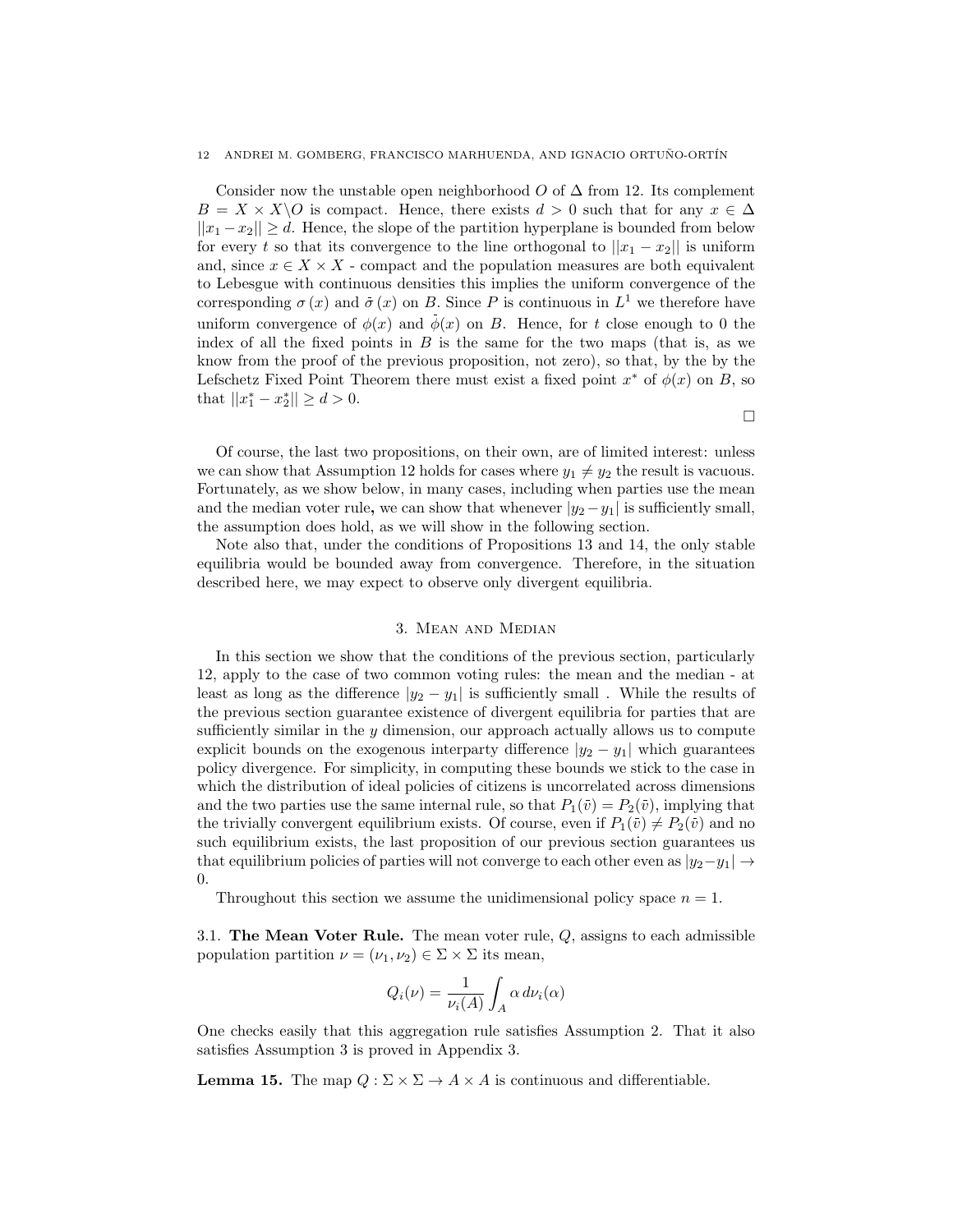We now consider the case in which parties use the mean voter rule,  $Q_1 = Q_2$ Q. Recall that, for each  $x \in X \times X$ , the induced population partition  $\sigma_i(x)$  is represented by the density  $g_j(\alpha; x)$ . That is, each party chooses

$$
Q_j(\sigma(x)) = \frac{\int_A \alpha g_j(\alpha; x) d\alpha}{\int_A g_j(\alpha; x) d\alpha} = \frac{\int_A \alpha g_j(\alpha; x) d\alpha}{\sigma_j(x)(A)}
$$

Recall that an equilibrium is a fixed point of the mapping  $\phi: X \times X \to X \times X$ defined by  $\phi(x) = (Q_1(\sigma(x)), Q_2(\sigma(x)))$ . Therefore,  $(x_1^*, x_2^*)$  is an equilibrium if

$$
x_j^* = \frac{\int_A \alpha g_j(\alpha; x^*) d\alpha}{\int_A g_j(\alpha; x^*) d\alpha} \quad j = 1, 2
$$

As a consequence of Lemma 15, we have the following.

**Corollary 16.** The map  $\phi: X \times X \to X \times X$ , defined by  $\phi(x) = Q(\sigma(x))$ , is continuous and differentiable.

Note that, for the mean voter rule, if parties are ex ante identical and their proposals satisfy  $x \in \Delta$ , then  $Q_1(\sigma_1(x)) = Q_2(\sigma_2(x)) = \mu$ , the observed mean of the overall population on A. Therefore,  $(\mu, \mu)$  is a fixed point of  $\phi(x)$ . We want to determine conditions under which the fixed point  $(\mu, \mu)$  is unstable off diagonal. As the stability along the diagonal is immediate from the definition of the rule (from anywhere on  $\Delta$  the function  $\phi$  immediately maps to  $(\mu, \mu)$  we should simply need that the eigenvalues of the matrix<sup>8</sup>

$$
B(x) = \begin{pmatrix} \partial_1 \phi_1(x) - 1 & \partial_2 \phi_1(x) \\ \partial_1 \phi_2(x) & \partial_2 \phi_2(x) - 1 \end{pmatrix}
$$

have different signs around  $(\mu, \mu)$ . In other words, the necessary condition for Assumption 12 to hold is that

(4) 
$$
\lim_{x \to (\mu,\mu)} \det(B(x)) < 0
$$

It turns out that as  $|y_2-y_1|$  gets smaller (but remains strictly positive), existence of a divergent equilibrium can be assured.

**Proposition 17.** Let  $n = 1$ . Suppose that the parties are *ex ante* identical and use the mean voter rule. Let  $x \in \Delta$  and  $\mu = Q_1(\sigma_1(x)) = Q_2(\sigma_2(x))$ . If

(5) 
$$
|y_2 - y_1| < \frac{1}{\lambda_1 \lambda_2} \int_A (\alpha - \mu)^2 f\left(\alpha, \frac{y_1 + y_2}{2}\right) d\alpha
$$

then, there exists a divergent equilibrium.

The proof is provided in the Appendix. In there, we establish that det  $(B(x))$  < 0. The boundary established by Proposition 17 depends only on two bits of population statistics: the variance of ideal points in the observable ideological space of those citizens who would be indifferent between parties in the absence of ideological differences between them, and the relative size  $\lambda_1$  of the part of the population that exogenously prefers one party to another when there is no ideological difference between them.

While, strictly speaking, exceeding the boundary does not guarantee the uniqueness of the convergent equilibrium, examples of the latter are not hard to find.

 ${}^{8}_{\text{By}}$   $\partial_i$  we denote the partial derivative with respect to  $x_i$ .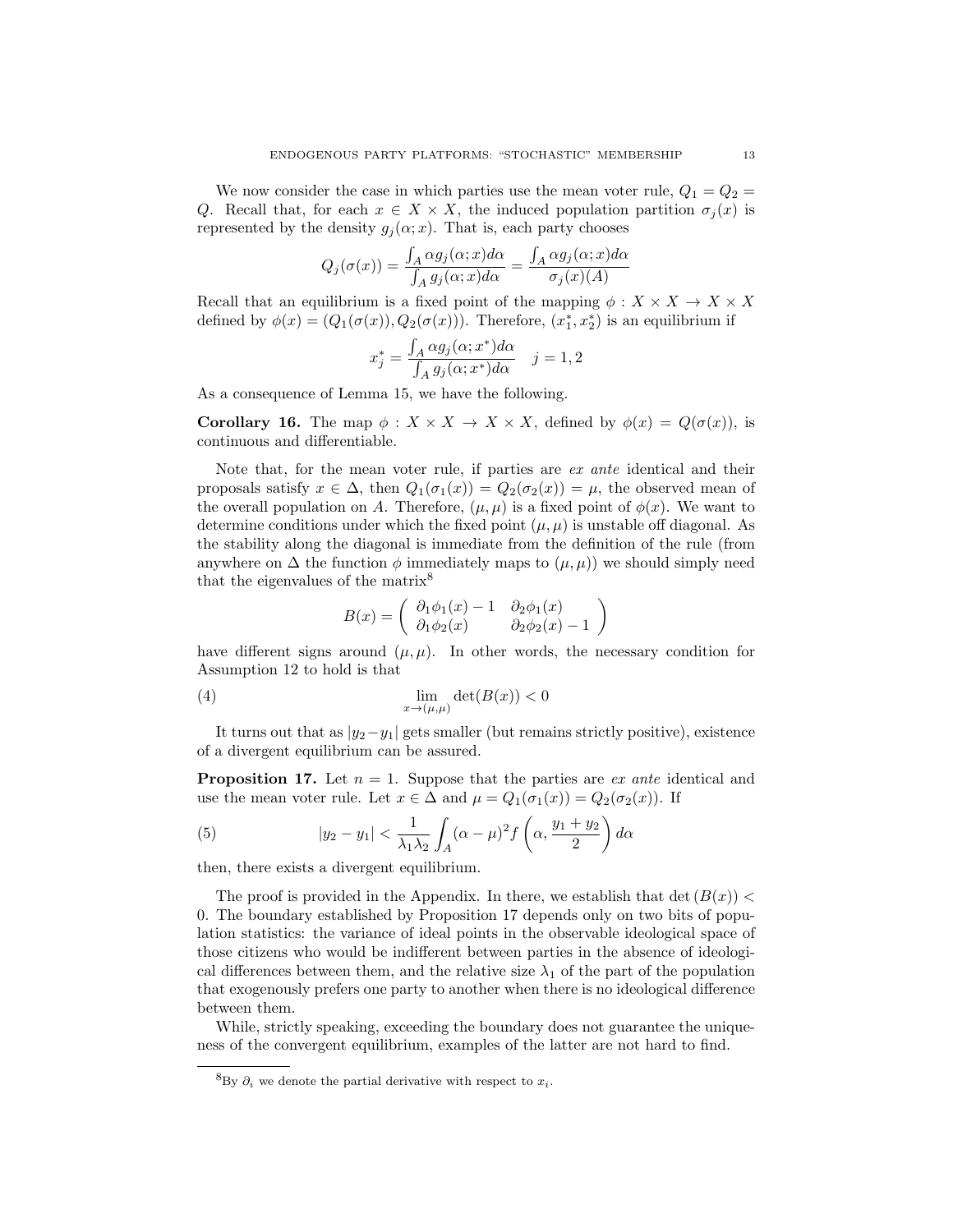

FIGURE 1. The unique divergent equilibrium

**Example 18.** Let  $n = 1$  and the population distribution be uniform on  $[0, 1] \times [0, 1]$ so that  $f(\alpha, \beta) = 1$ . Suppose that both parties use the mean voter rule Q and the idiosyncratic variables are such that  $0 < |y_2 - y_1| < 1/(12\lambda_1(1 - \lambda_1)) = 1/3$ . By our proposition there exists a divergent equilibrium. As an example satisfying this inequality take  $y_1 = 0.55$  and  $y_2 = 0.20$ . It is not difficult to show that the unique divergent equilibrium has  $x_1 = 0.416$ ,  $x_2 = 0.651$ . See Figure 1.

Since small exogenous differences between the parties implies that the citizens' membership decision is mostly determined by the observed policy differences (in particular, if we let  $y_2 = y_1$  and  $x_1 \neq x_2$ , we are reduced to the deterministic model), this result shows that the deterministic case is not isolated. Rather, in this case there is continuity: a small amount of uncertainty about individual membership decision does not affect the existence of a divergent equilibrium.

3.2. Other 'Mean'-type rules. It should be noted that the continuity result of Proposition 17 can be extended to policy rules other than the mean voter rule, though the precise boundary would be different. In particular, suppose that, instead of choosing the ideal point of the mean of its voter distribution, parties propose policies according to a different rule

$$
S_j(\eta)) = \frac{\int_A h(\alpha)d\eta}{\eta(A)}
$$

where  $h: A \to A$  is a non-constant continuous mapping.

Suppose the parties are ex ante identical. Let  $x \in \Delta$  (so  $g(\alpha) = g_1(\alpha; x) =$  $g_2(\alpha; x)$  does not depend on x). Denote the policy society as a whole would adopt as  $\chi = \int_A h(\alpha)g(\alpha)d\alpha \in \text{int}(A)$ . Following the steps of the proof of Proposition 17 we shall easily obtain the following boundary on the exogenous difference between parties that guarantees existence of divergent equilibria:

$$
0 < |y_2 - y_1| < \frac{1}{\lambda_1(1 - \lambda_1)} \int_A (h(\alpha) - \chi)(\alpha - \chi) f\left(\alpha, \frac{y_1 + y_2}{2}\right) d\alpha
$$

which implies that, as long as  $\int_A (h(\alpha) - \chi)(\alpha - \chi) f\left(\alpha, \frac{y_1 + y_2}{2}\right) d\alpha > 0$  for these rules, likewise, sufficiently small uncertainty about individual membership choices leads to the existence of divergent equilibria.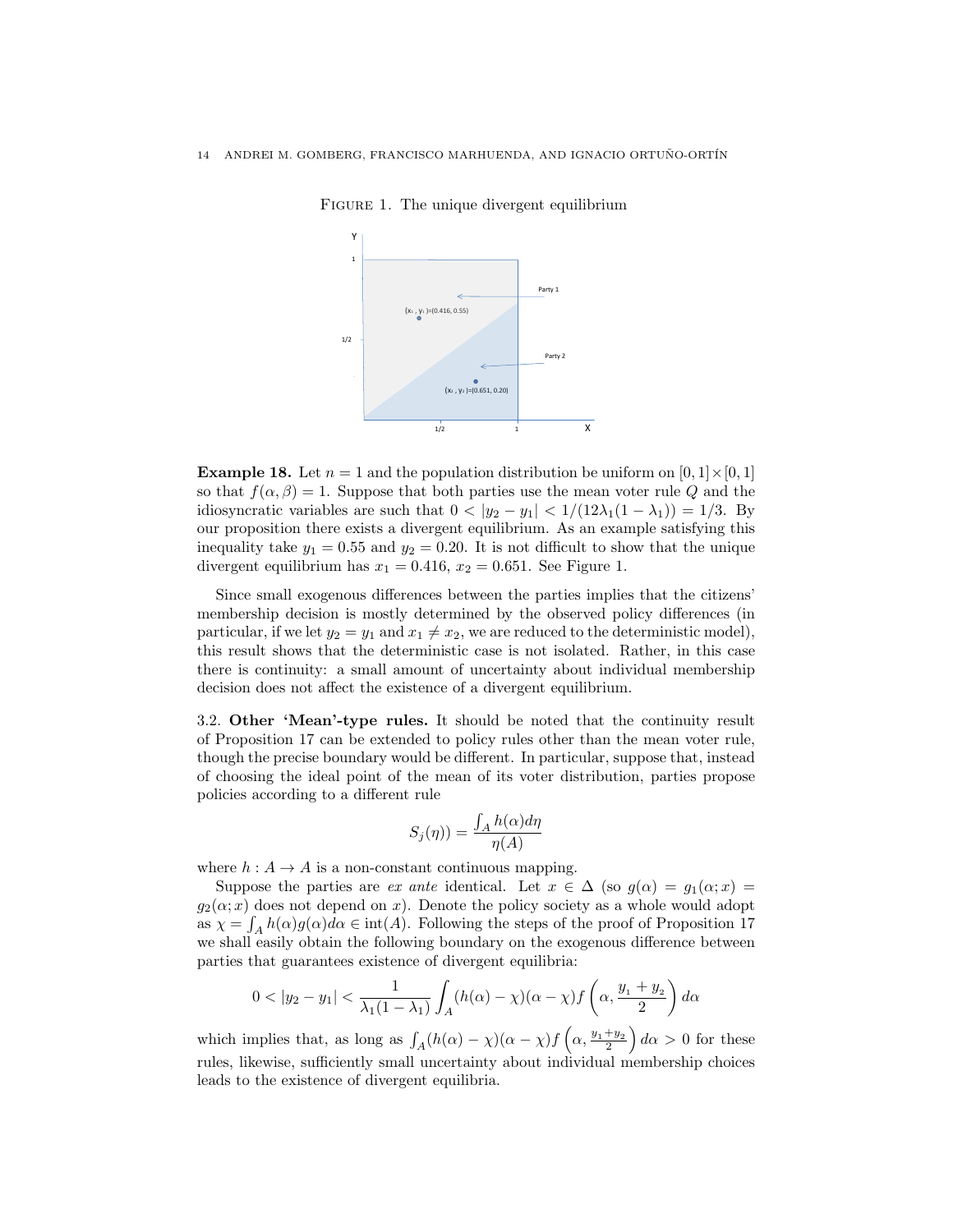3.3. The Median Voter Rule. It is possible to use the same techniques to establish similar bounds for other rules, that do not belong to the class described above. For example, suppose  $n = 1$  (so that X is a compact interval) and parties use the median voter rule. That is, for each  $\mu \in \Sigma$  the mapping T assigns  $T(\mu)$  defined implicitly by the following equation.

$$
\mu\left(\left\{\alpha \in A : \alpha \le T(\mu)\right\}\right) = \frac{\mu(A)}{2}
$$

We assume now that parties use the aggregation rule  $T_1 = T_2 = T$ . As before, we define  $\phi: X \times X \to X \times X$  by  $\phi = (\phi_1, \phi_2) = T \circ \sigma$ . Clearly, what we are after is finding the fixed points of the mappings  $\phi_i : X \to X$  given implicitly by the equations

(6) 
$$
\int_{-\infty}^{\phi_j(x)} g_j(\alpha; x) d\alpha = \frac{\lambda_j}{2}, \quad j = 1, 2
$$

**Lemma 19.** The map  $\phi: X \times X \to X \times X$  is continuous and differentiable.

Suppose the two parties are *ex ante* identical. Then, the median  $m$  of the population distributions of the parties is the same for both parties. That is, if  $g_1(\alpha)$  and  $g_2(\alpha)$  are defined by (3), then

$$
\int_{\{\alpha \in A : \alpha \le m\}} g_j(\alpha) d\alpha = \frac{\lambda_j}{2} \quad j = 1, 2
$$

It is straightforward to check that the point  $(m, m) \in \Delta$  is a fixed point of the mappings  $\phi_i$ ,  $j = 1, 2$ . That is,  $(m, m)$  is a convergent equilibrium.

As before, we would like to establish the (in)stability of  $\phi$  around the convergent fixed point. That is, we would like to establish conditions under which inequality (4) holds. Let

$$
f_1(m) = \int_{-\infty}^{\frac{y_1 + y_2}{2}} f(m, \beta) d\beta
$$

**Proposition 20.** Let  $n = 1$ . Suppose the parties are *ex ante* identical and use the median voter rule. If

$$
\frac{1}{f_1(m)} \left( \int_{-\infty}^{\infty} (\alpha - m) f\left(\alpha, \frac{y_1 + y_2}{2}\right) d\alpha - 2 \int_{-\infty}^m (\alpha - m) f\left(\alpha, \frac{y_1 + y_2}{2}\right) d\alpha \right) > |y_2 - y_1| > 0
$$

then, there exists a divergent equilibrium.

It should be noted that when the density of citizens's ideological viewpoints at the median point of the whole distribution is  $f_1(m) = 0$ , then the bound on  $|y_2-y_1|$ explodes, as the minor changes of policies cause the intra-party medians to move at an infinite rate.<sup>9</sup>

Another interesting observation is, that, at least for the uniform distribution of citizens over  $A \times B = [0,1] \times [0,1]$ , the boundary for  $|y_2 - y_1|$  implied by the median voter rule (which, in this case is easily computed to be equal to  $\frac{1}{2}$  for ex ante identical parties with  $\lambda_1 = \lambda_2 = \frac{1}{2}$  is weaker than that for the mean voter rule (for which it is  $\frac{1}{3}$ ). Therefore, as the policy difference between parties induces

<sup>&</sup>lt;sup>9</sup>Though, strictly speaking, the function  $\phi$  is not differentiable (not even necessarily continuous) in this case, the instability of the convergent equilibrium and the consequent existence of a divergent equilibrium can be easily shown using standard approximation techniques.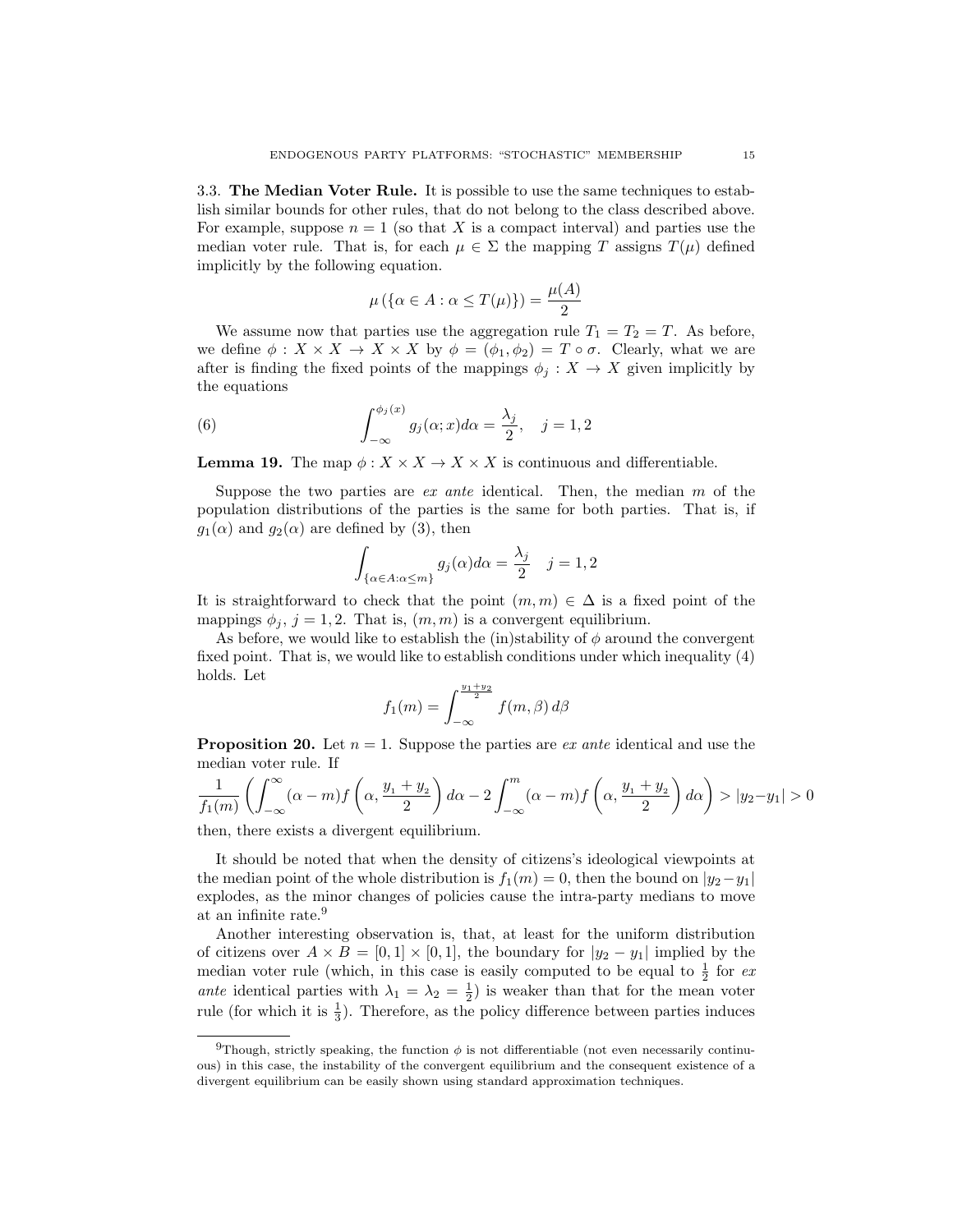#### 16 ANDREI M. GOMBERG, FRANCISCO MARHUENDA, AND IGNACIO ORTUÑO-ORTÍN

ideologically skewed memberships within each party, the medians move towards the edges faster than the means.

Finally, it should be noted that the divergent equilibria exist even when parties use distinct rules. Of course, the result is trivially true if there is no convergent equilibrium. Thus, if party 1 uses the mean voter rule, while party 2 uses the median voter rule a convergent equilibrium only exists if the mean equals the median for the overall population distribution  $f_1(\alpha)$ , i.e. if  $m = \mu$ . Still, even for the case when  $m = \mu$  we can guarantee existence of a divergent equilibria for  $|y_2 - y_1|$  small enough. In fact, using inequality 4, we can establish that such equilibria exist in this case whenever the following condition holds.

$$
0 < |y_2 - y_1| < \frac{1}{\lambda_1} \int_A (\alpha - \mu)^2 f\left(\alpha, \frac{y_1 + y_2}{2}\right) d\alpha +
$$
  
+ 
$$
\frac{1}{1 - \lambda_1} \frac{1}{f_1(\mu)} \int_{\{\alpha : \alpha \le \mu\}} (\mu - \alpha) f\left(\alpha, \frac{y_1 + y_2}{2}\right) d\alpha
$$

## 4. Policy divergence and non-ideological characteristics

In this section we provide robust numerical and theoretical examples showing that, if parties are very different in their non-policy characteristics, then, unless there is correlation of individual preferences across ideological and non-ideological dimensions, their policy proposals will turn out to be very similar. This is most likely to happen if agents preferences over the policy variables are independent of their preferences over the non-policy characteristic of parties.

4.1. The Mean Rule. Let us examine first the mean voter rule of Section 3.1. Let  $A = [0, 1], B = [-b_0, b_0].$  Let  $f : A \times B \to \mathbb{R}_+$  be a continuous density function. Let M be the supremum of f on the set  $A \times B$ . We require that parties are ex ante identical. For simplicity, we assume  $y_1 = -\frac{u}{2}$ ,  $y_2 = \frac{u}{2}$ . Hence,  $\frac{y_1 + y_2}{2} = 0$  and

$$
\int_A \int_{-\infty}^0 f(\alpha, \beta) d\alpha d\beta = \lambda_1, \quad \int_A \int_0^\infty f(\alpha, \beta) d\alpha d\beta = \lambda_2
$$

We will write

$$
z(t; x; u) = z(t; x) = \frac{(x_1 - x_2)(2t - x_1 - x_2)}{2u}
$$

 $\phi_j(x; u) = \phi_j(x)$  and,  $g_i(\alpha; x; u) = g_i(\alpha; x)$ ,  $i = 1, 2$ , to make explicit the dependence on u. Note that  $|z(t; x; u)| \leq \frac{1}{2u}$  for every  $x = (x_1, x_2) \in X \times X$ . Hence  $\lim_{u\to\infty} z(t; x; u) = 0$  uniformly on  $x \in X \times X$ . Since parties are *ex ante* identical,

$$
\lim_{u \to \infty} \int_A g_1(\alpha; x; u) d\alpha = \int_A \int_{-\infty}^0 f(\alpha, \beta) d\alpha d\beta = \lambda_1
$$

and

$$
\lim_{u \to \infty} \int_A g_1(\alpha; x; u) d\alpha = \int_A \int_0^\infty f(\alpha, \beta) d\alpha d\beta = \lambda_2
$$

uniformly on  $x \in A$ . There is a real number  $b_1 > 0$  such that if  $u \geq b_1$ , then

$$
\int_A g_i(\alpha; x; u) \, d\alpha \ge \frac{\lambda_i}{2}
$$

for every  $x \in X \times X$ . From the proof of Lemma 15, we see that

$$
|\partial_i g_j(\alpha; x; u)| = f(\alpha, z(\alpha; x)) \frac{|\alpha - x_i|}{|y_2 - y_1|} = f(\alpha, z(\alpha; x)) \frac{|\alpha - x_i|}{|u|} \le M \frac{|\alpha - x_i|}{|u|}
$$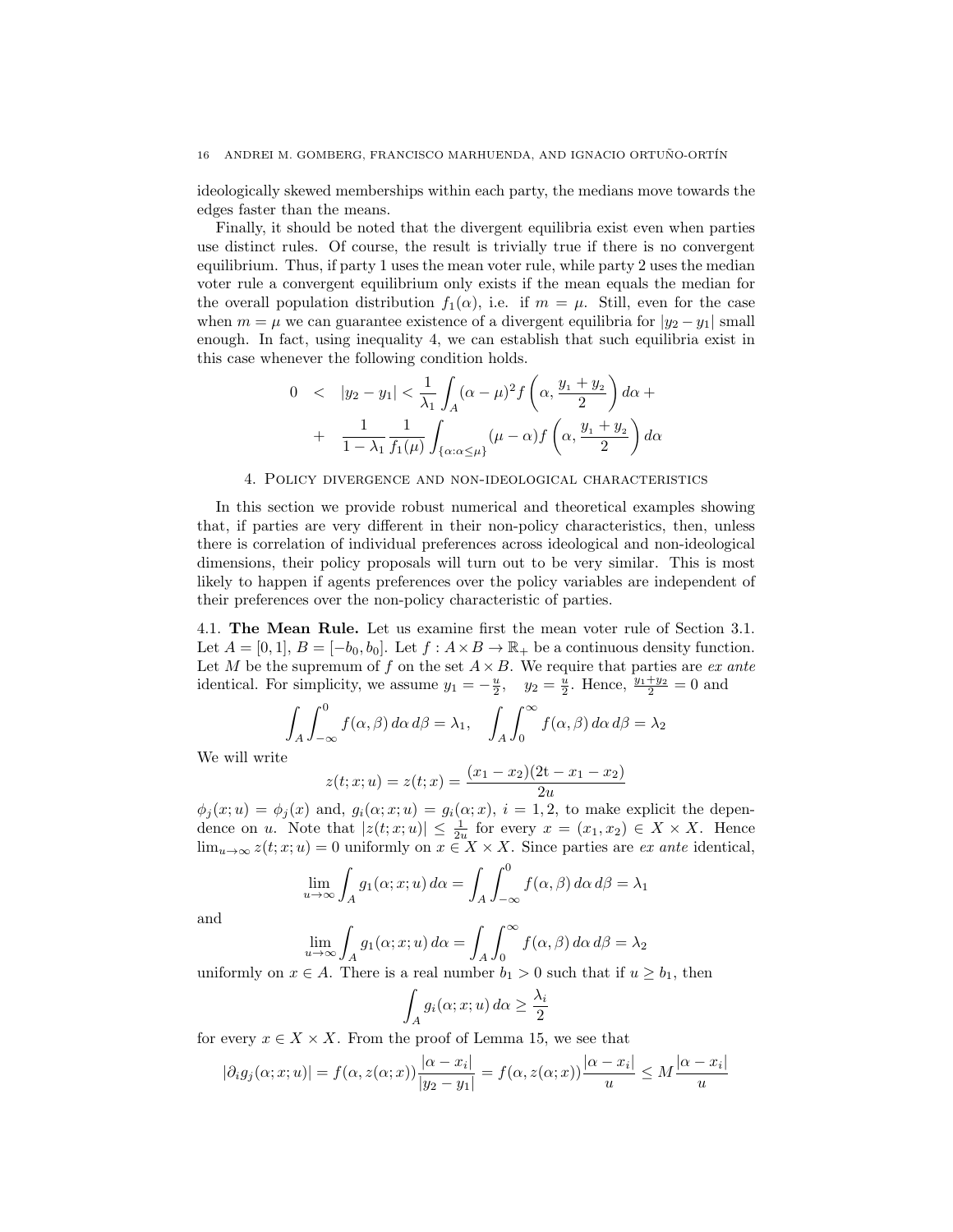And, since  $\alpha, \phi_i(x; u)$  and  $x_i$  belong to  $A = X$  we have that  $|\alpha - \phi_i(x; u)| \leq 1$  and  $|\alpha - x_i| \leq 1$ . Hence,

$$
|\partial_i \phi_j(x;u)| \leq \frac{1}{(\int_A g_j\left(\alpha; x) d\alpha\right)} \int_A |\alpha - \phi_j(x)| \, |\partial_i g_j(\alpha;x) \, d\alpha| \leq \frac{2M}{u\lambda_j}
$$

for every  $x \in X \times X$ . It follows that there is  $b_2$  such that  $|\partial_i \phi_j(x; u)| \leq 1/4$  for every  $u \ge b_2$  and for every  $x \in X \times X$ . We can now proof the following.

**Proposition 21.** Suppose the distribution of agents is such that  $b_0 > b_2$ . Then, there is a unique equilibrium. This equilibrium is convergent.

Proof. The proof of Lemma 15 shows that

 $\det(B(x)) = 1+\partial_1\phi_1(x;u)\partial_2\phi_2(x;u) - \partial_1\phi_2(x;u)\partial_2\phi_2(x;u) - \partial_1\phi_2(x;u) - \partial_2\phi_2(x;u) > 0$ 

Since the sum of the indices of the fixed points must add to the Euler Characteristics of the rectangle  $A \times B$ , which is  $+1$ , there can be at most a fixed point. And this unique fixed point coincides with the convergent equilibrium.

 $\Box$ 

The Assumption in Proposition 21 can be interpreted as saying that the population is not too much concentrated around the line  $y = 0$ . For example, Proposition 20 shows that, if  $b_0$  is small enough, then in addition to the convergent equilibrium, there are other divergent equilibria. On the other hand, the following remark shows that if  $b_0$  is large, then as  $|y_2 - y_1|$  increases there is a unique equilibrium.

**Remark 22.** We assume, as before, that  $A = [0, 1], B = [-b_0, b_0]$  with  $b_0$  large enough. The particular value of  $b_0$  is irrelevant for the computations below. Agents are uniformly distributed on  $A \times B$ . We require that parties are *ex ante* identical. For simplicity, we let

$$
y_1 = -\frac{u}{2}, \quad y_2 = \frac{u}{2}
$$

We claim that for  $u > 2/(3b_0)$ , there is a unique convergent equilibrium. Let  $x = (x_1, x_2)$ . Recall that

$$
z(t; x) = \frac{2t(x_2 - x_1) + x_1^2 - x_2^2 + y_1^2 - y_2^2}{2(y_1 - y_2)} = \frac{(x_1 - x_2)(2t - x_1 - x_2)}{2u}
$$

After some straightforward computations we get that

$$
g_1(t;x) = \frac{2tx_1 - 2tx_2 + u - x_1^2 + x_2^2}{2u}, \quad g_2(t;x) = \frac{-2tx_1 + 2tx_2 + u + x_1^2 - x_2^2}{2u} = 1 - g_1(t;x)
$$

and

$$
\phi_1(x) = \frac{1}{6} \left( \frac{x_1 - x_2}{2b_0u - (x_1 - x_2)(x_1 + x_2 - 1)} + 3 \right), \quad \phi_2(x) = \frac{1}{6} \left( \frac{x_2 - x_1}{2b_0u + (x_1 - x_2)(x_1 + x_2 - 1)} + 3 \right)
$$

So, the fixed points of  $\phi$  are determined by the equations  $x_i = \phi_i(x)$ ,  $i = 1, 2$ . A straightforward computation shows that these equations are equivalent to the following system of equations

$$
0 = 2b_0u(6b_0u(2x_1 - 1) - (x_1 - x_2)(3x_1(2x_1 + 2x_2 - 3) - 3x_2 + 4))
$$
  
\n
$$
0 = 2b_0u(6b_0u(2x_2 - 1) + (x_1 - x_2)(x_1(6x_2 - 3) + 6x_2^2 - 9x_2 + 4))
$$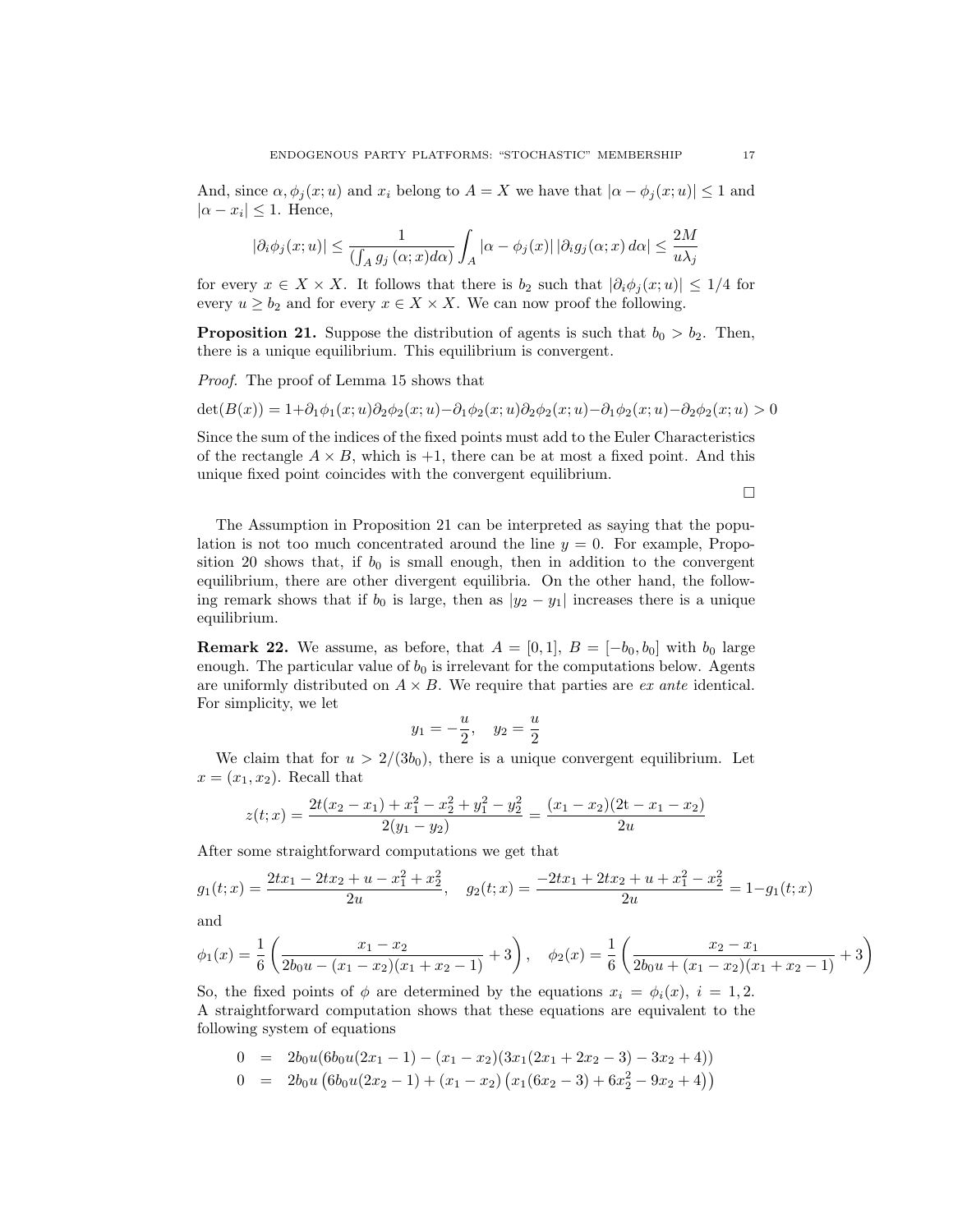

FIGURE 2. The unique divergent equilibrium. Mean Voter. 1

Adding and subtracting the above two equations we obtain

$$
0 = 12b_0u(x_1 + x_2 - 1) ((x_1 - x_2)^2 - 2b_0u)
$$
  
\n
$$
0 = 4b_0u(x_1 - x_2) (6b_0u - 3(x_1^2 + 2x_1(x_2 - 1) + x_2^2) + 6x_2 - 4)
$$

We see that  $x_1 = x_2 = 1/2$  is a solution. If  $x_1 \neq x_2$ , then we must have that

$$
u = \frac{3x_1^2 + 6x_1(x_2 - 1) + 3(x_2 - 2)x_2 + 4}{6b_0}
$$

It is now straightforward to check that, for  $0 \leq x_1, x_2 \leq 1$ ; the function

$$
\frac{1}{6} \left(3x_1^2 + 6x_1(x_2 - 1) + 3(x_2 - 2)x_2 + 4\right)
$$

attains the maximum value 2/3 at the points  $x_1 = x_2 = 0$  and  $x_1 = x_2 = 1$ . Thus, for  $u > 2/(3b_0)$ , the unique solution is  $x_1 = x_2 = 1/2$ .

The following simulation summarizes the above observations and shows how, as  $|y_2 - y_1|$  becomes large, the two divergent equilibria converge to the unique convergent equilibrium which then becomes stable.

**Example 23.** Let the population distribution be uniform on  $[0, 1] \times [0, 1]$ , so that  $f(\alpha, \beta) = 1$ . Suppose the aggregation function  $Q_j(\sigma_j(x))$  is given by the mean voter rule of Section 3.1. We show that the divergent equilibrium is such that the difference between the two policies,  $|x_2^* - x_1^*|$ , is decreasing in  $|y_2 - y_1|$ . We fix  $y_2 = 0.2$  and take values of  $y_1$  running from 0.2 to 0.8 in steps of 0.01. (We have repeated the exercise for many different values of  $y_2$  obtaining always the same type of result). Figure 2 shows the result.

The ordinate shows the different values of  $y_1$  and the abscissas the corresponding values of  $|x_2^* - x_1^*|$ . We see that there is a negative relation between the value of  $y_1$ (which increases the value of the difference  $|y_2 - y_1|$ ) and the difference  $|x_2^* - x_1^*|$ .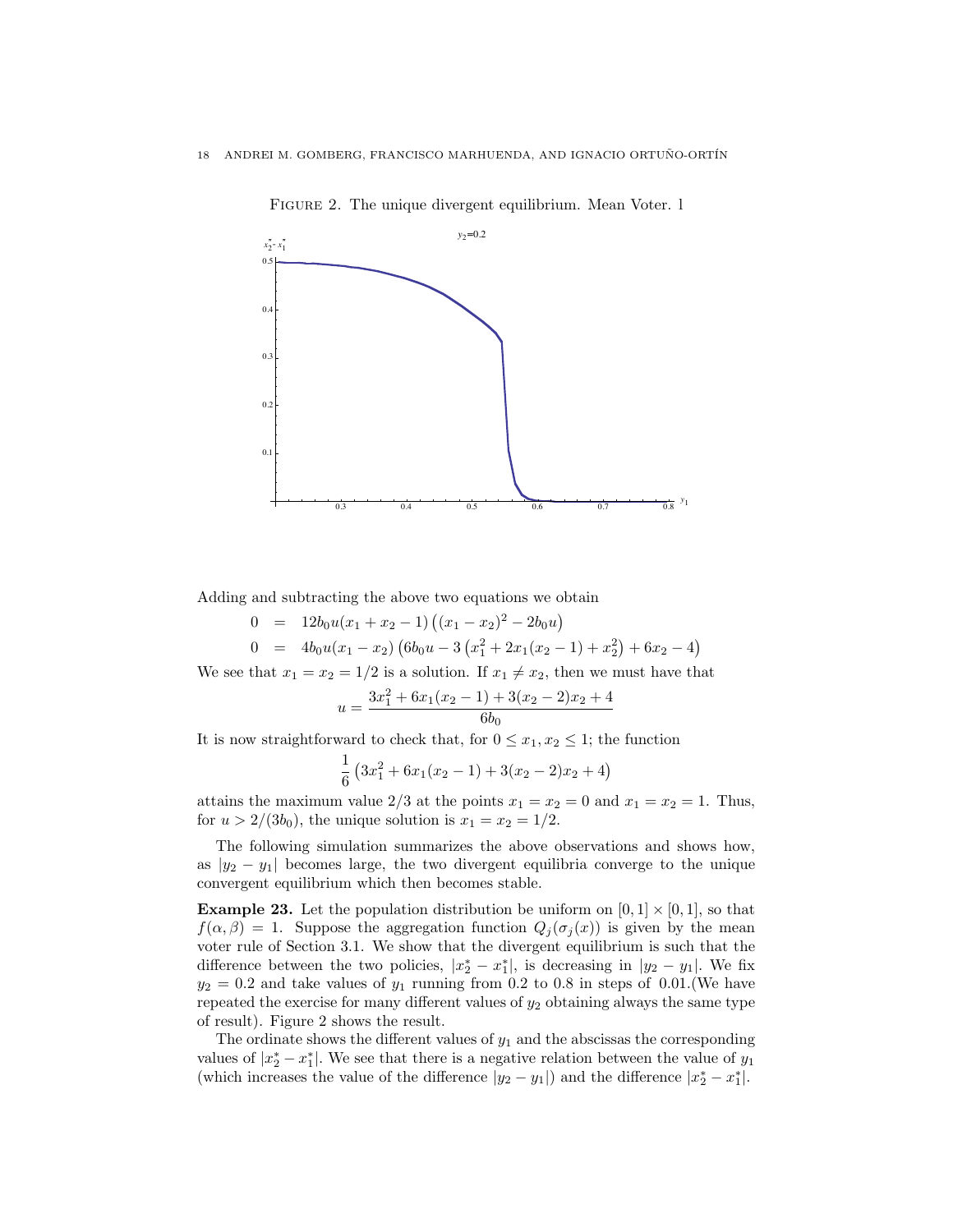

4.2. Weighted Mean Rules. Next we show a simulation for the aggregation rule

$$
S_j(\eta)) = \frac{\int_A \alpha^2 \, d\eta}{\eta(A)} \quad j = 1, 2
$$

The population distribution is uniform on  $[0, 1] \times [0, 1]$ , so that  $f(\alpha, \beta) = 1$  and the variables  $\alpha$  and  $\beta$  are independent. Figure 3 graphs the fixed points corresponding to the idiosyncratic issues  $y_1 = 1/2 - n/400$ ,  $y_2 = 1/2 + n/400$  as the values of n range from  $n = 1$  to 100. The horizontal coordinate, say t corresponds to the values  $y_1 = 1/2 - t/400$ ,  $y_2 = 1/2 + t/400$ . The blue and red lines represent the values of the equilibria,  $x_1$  (blue) and  $x_2$  (red).

4.3. The median voter rule. Consider now the median voter rule T of Section 3.3. Let the population distribution be uniform on  $[0, 1] \times [0, 1]$ . Notice that in this case the variables  $\alpha$  and  $\beta$  are independent. Figure 4 graphs the fixed points corresponding to the idiosyncratic issues  $y_1 = 1/2 - n/200$ ,  $y_2 = 1/2 + n/200$  as the values of n range from  $n = 1$  to 100. The horizontal coordinate, say t corresponds to the values  $y_1 = 1/2 - t/200$ ,  $y_2 = 1/2 + t/200$ . The blue and red lines represent the values of the equilibria,  $x_1$  (blue) and  $x_2$  (red).

The intuition for the above results is clear. If the non-ideological characteristics  $y_1$  and  $y_2$  are very different, the memberships of parties are basically determined by such characteristics. In this case, and given that the distributions of  $\alpha$  and  $\beta$ are independent, both parties will have a similar mean value of  $\alpha$ . Example 18 in Section 3 provides an extreme case of this type of situation where the equilibrium policy characteristics of both parties coincide (see Figure 4).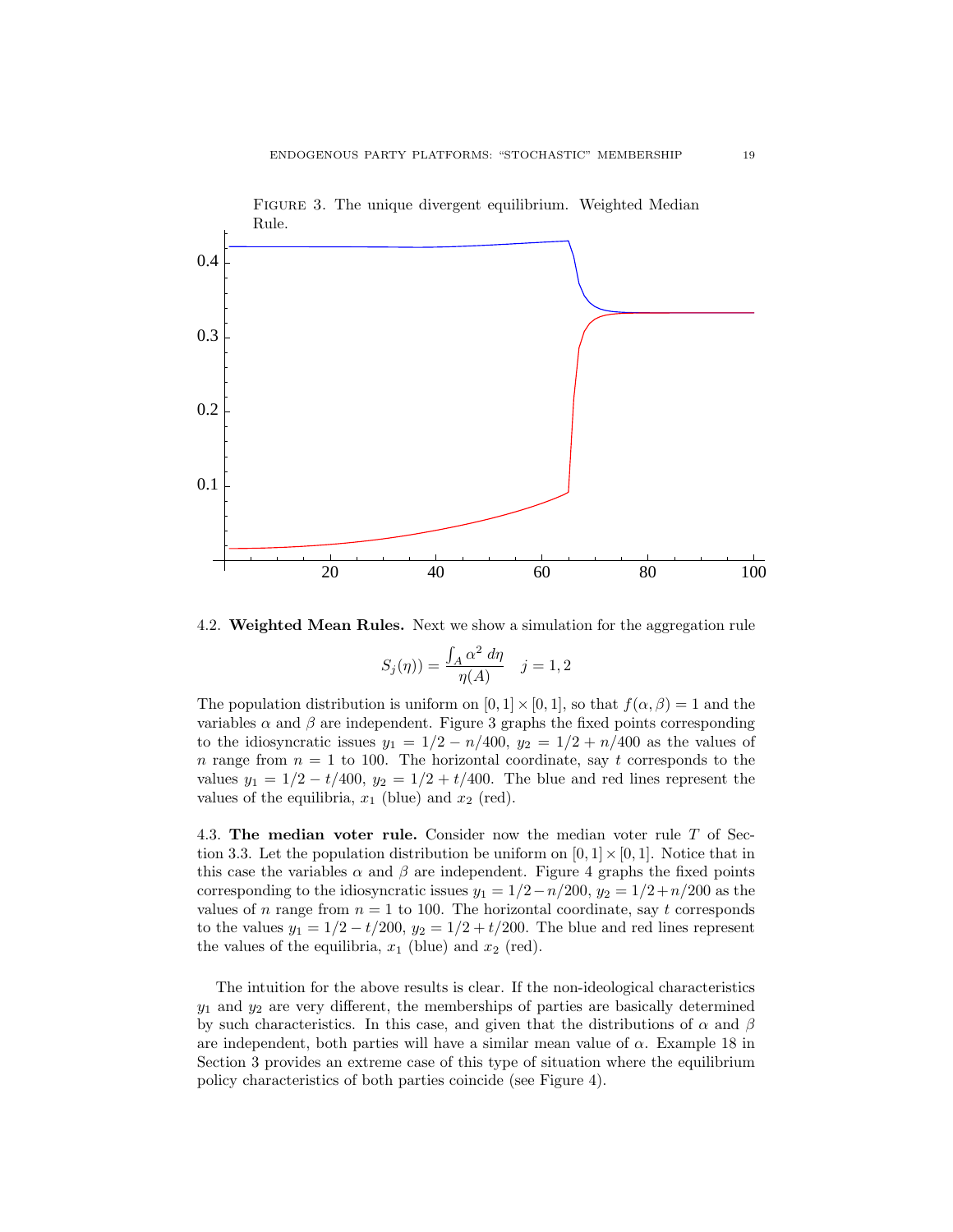

## 5. Conclusions and Further Research

In this paper we have introduced a model in which the citizens' party choice is determined both by the ideological difference between the parties and the unobserved non-ideological attitudes. As the membership choice is only incompletely determined by the observed policy proposals, it may be interpreted as stochastic from the point of view of the parties. The party membership, in turn, determines party policy stances by means of intra-party preference aggregation rules.

We have especially focussed on the important cases in which parties aggregate preferences by choosing ideal points of their mean or median voters. Parties are perceived by citizens as 'similar' in the sense that the non-policy difference is small compared to the mean of the agents' preferences in the ideological space. In this context and with two parties we show that we are guaranteed existence of divergent equilibria, even in an ex ante symmetric model. In this sense, the present stochastic model shows continuity with the deterministic endogenous platform model studied earlier in Gomberg et al. (2004).

It should be noted that a similar stochastic preference model has been previously considered in Caplin and Nalebuff (1997). However, the authors of that paper believed that approach was, in a certain sense, simply imposing policy divergence exogenously, rather than having it emerge endogenously in the model. In fact, they were worried that as the stochastic preference component would become smaller, equilibrium policy divergence would itself disappear. This observation, in fact, motivated their "index theory" approach, which we have also utilized since. What we show in this paper, however, is that, under the assumptions of the model, properly divergent equilibria are guaranteed to exist even as the stochastic preference component becomes weaker.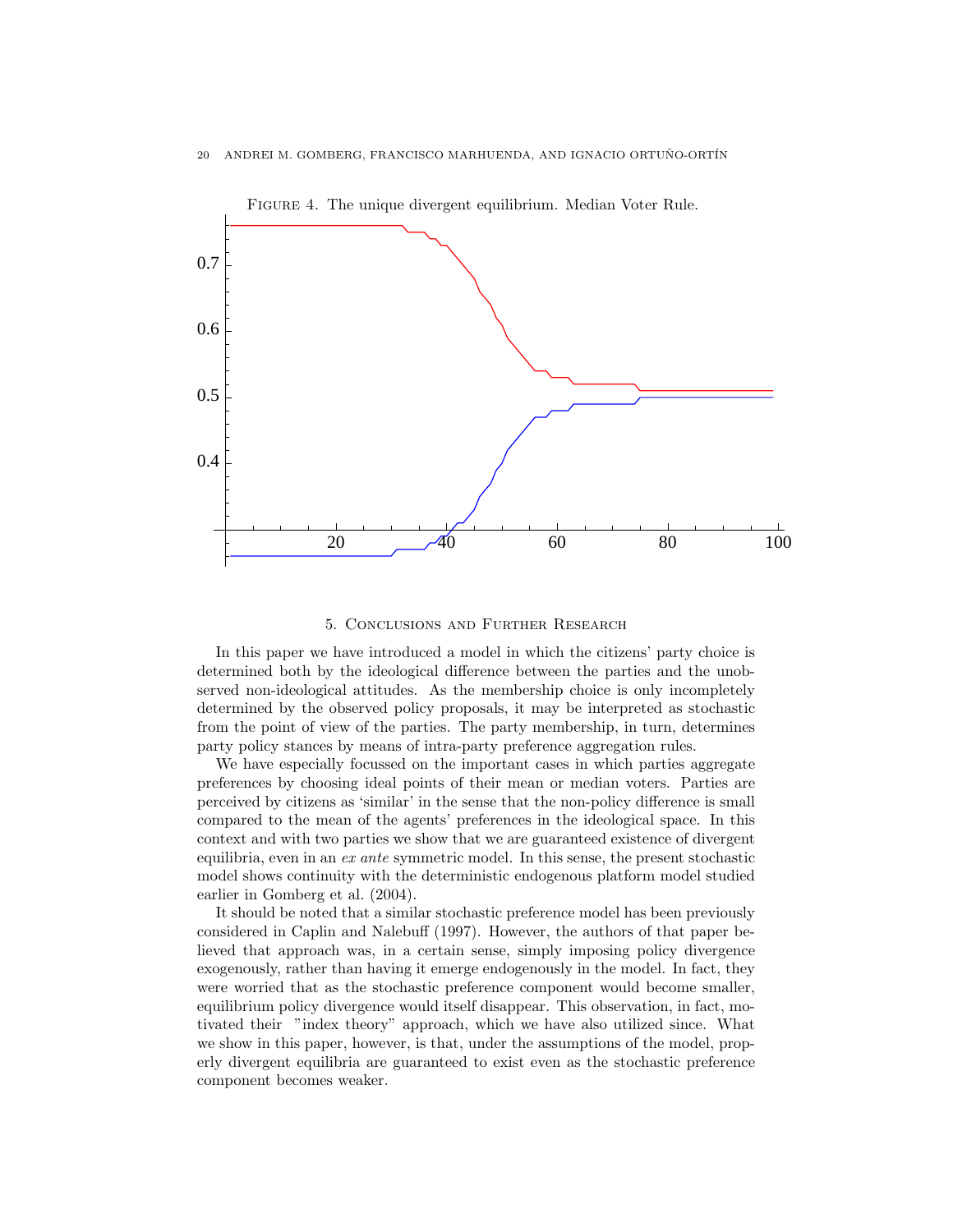The model provides what we believe are original insights pertaining to the level of party polarization. Under certain conditions on the distribution of preferences, if parties are very different in their non-policy characteristics, their policy proposals will be very similar.

It remains to consider how the results extend to increasing the number of parties, as well as considering different party decision-making rules (including, possible strategic interaction in a democratic context).

# 6. Appendix 1

The model assumes that party  $j = 1, 2$  chooses its policy by aggregating the preferences of its members according to some fixed rule  $P_j$ . This aggregation applies only to the observed variable  $\alpha$ . Here, we provide some empirical evidence suggesting that this might be a realistic assumption. In particular, we consider the possibility that the aggregating rule  $P_i$  is the average or median. Since there is no data on party activists we consider the ideology of their supporters. For a selection of countries, we analyze the political platforms of the main parties and the average ideal policy of their supporters. We find that, in countries with only two major parties (US, UK), the political platform of the party and the average ideal policy of its supporters are strikingly similar. This is not the case in other countries with more than two major parties or in a clear unstable political period.

We assume that the policy space X is one-dimensional and can be identified with the Left-Right ideological position. The information about the ideological position of supporters of each party is obtained from the World Values Survey Group et al. (1994). While the information on parties' platforms comes from the Manifesto Project (MP). See Volkens et al. (2010). The WVS provides information about the respondents self-reported ideological position on the (1-10) Left-Right scale. It also reports which party the respondent would vote for. Thus, we can compute the average ideological position of the supporter of each party. The MP measures the policy position of the parties in many issues in the electoral period for a series of democratic countries. In particular, it provides the Left-Right position of parties (see Budge et al. (2001) and Klingemann et al. (2006) for an explanation of the methodology used to obtain such positions). Since the information in the WVS and in the MP often cover different years we select for each year reported in the MP the closest earlier year in the WVS, if the difference between the two is less than three years. Table 1 reports the positions of the major parties and the average position of their supporters, for three electoral periods in Great Britain. For example, according to the WVS, in year 1990 the average ideological position of the individuals supporting the Labour Party was 4.28. Whereas, the average position for the supporters of the Conservative Party was 6.74. On the other hand, according to the MP, the position of the Labour Party in the 1992 electoral period was 4.13. And the position of the Conservative party was 6.76. Notice that the standard deviation of the ideological position of individuals is high (column 5 in the table), which makes even more surprising this congruence between individuals ideology and parties platforms. Table 2 shows for the US the same type of information for the five electoral periods for which the required data is available. The closeness between the two numbers is even clearer than in the case of Great Britain.

However, it would be wrong to expect that those values are so similar in all countries. Our model tries to capture the situation in two-party systems during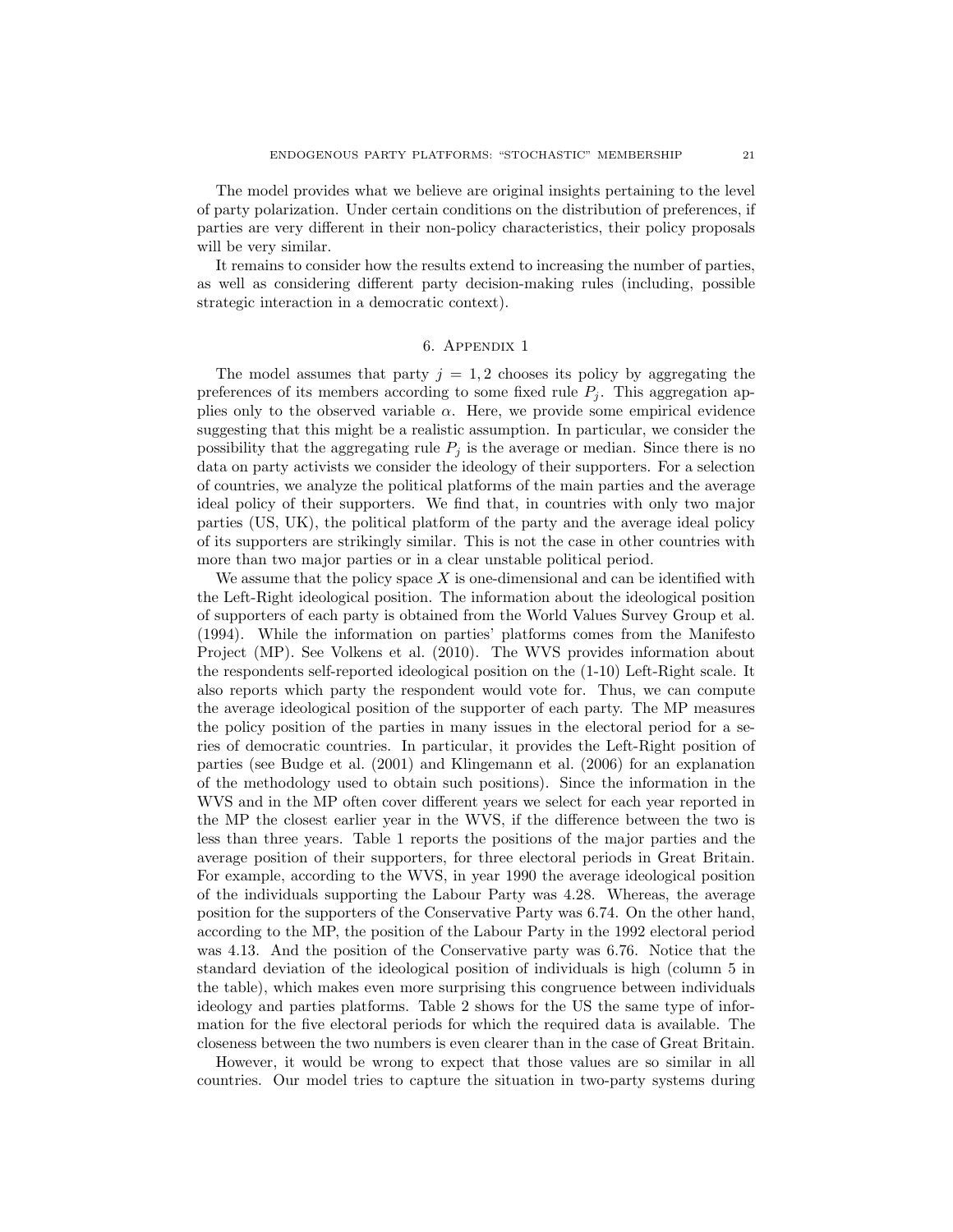'stable' periods. Table 3 shows the results for the case of Portugal during the 90's. Even tough, the two parties reported in the table (Social democrat and Socialist) obtained together close to 80% of the vote–so that the two-party system can be a reasonable assumption here– the position of the Social democrat Party is quite different from the average position of its supporters. This suggests that either an 'equilibrium' has not been reached yet or that the aggregating rule  $P_i$  is quite different from the mean or median rule. Other countries like, for example, Belgium, Finland, France and Spain also present a big difference between the ideological position of the main parties and the average (or median) position of their supporters. The tables with this information for a series of 20 countries is available from the authors upon request.

Even tough we do not carry out a rigorous statistical empirical analysis, the data provided here suggest that, in certain countries, the proposals of parties might be very close to the average, or median, positions of their respective supporters (Dalton (1985), Holmberg (1999) and Mattila and Raunio (2006) also show a high congruence between some parties and their voters in Europe)

| Party        | WVS  | Manifesto | WVS average    | <b>SD</b> | Manifesto | Sample SizeWVS |
|--------------|------|-----------|----------------|-----------|-----------|----------------|
| Conservative | 1981 | 1983      | 7.69           | 1.87      | 6.81      | 99             |
|              | 1990 | 1992      | 6.74           | 1.62      | 6,76      | 490            |
|              | 1999 | 2001      | 6.37           | 1.69      | 6.17      | 163            |
| average      |      |           | 6.79           | 1.71      | 6.58      | 752            |
|              |      |           |                |           |           |                |
| Labour       | 1981 | 1983      | $\overline{4}$ | 1.99      | 3.74      | 91             |
|              | 1990 | 1992      | 4.28           | 1.80      | 4.13      | 475            |
|              | 1999 | 2001      | 4.53           | 1.60      | 5.75      | 282            |
| average      |      |           | 4.34           | 1.76      | 4.54      | 848            |

Table 1. Left-Right Position. Great Britain

Source: World Values Survey and the Manifesto Project (MRG/CMP/MARPOR). The original values from the Manifesto Project have been transformed to the 1-10 scale.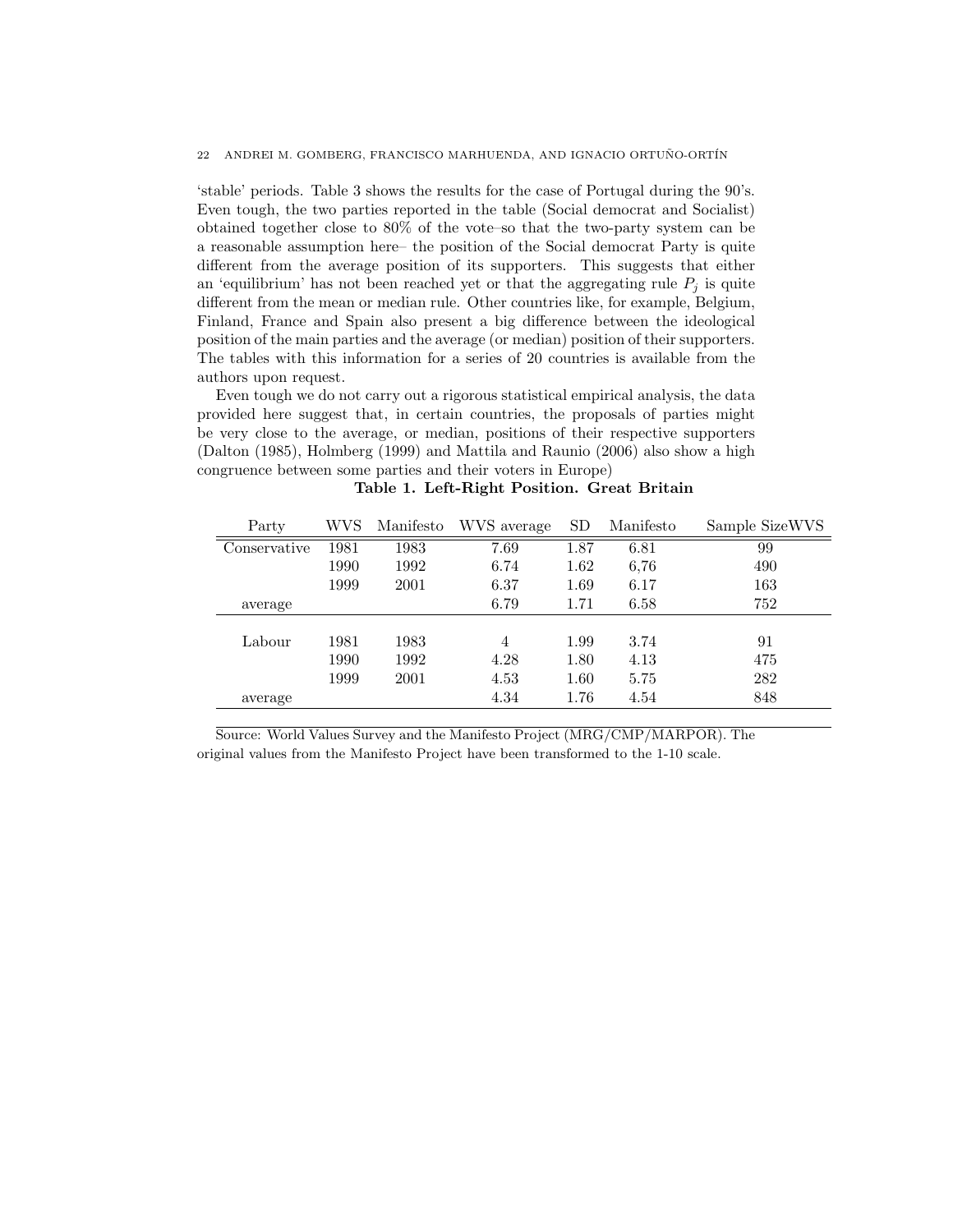| Party      | WVS  | Manifesto | WVS average | SD   | Manifesto | Sample SizeWVS |
|------------|------|-----------|-------------|------|-----------|----------------|
| Republican | 1982 | 1984      | 6.7         | 1.87 | 7.01      | 451            |
|            | 1990 | 1992      | 6.23        | 1.73 | 6.87      | 561            |
|            | 1995 | 1996      | 6.57        | 1.86 | 6.59      | 548            |
|            | 1999 | 2000      | 6.73        | 1.95 | 7         | 350            |
|            | 2006 | 2008      | 6.9         | 1.81 | 6.63      | 352            |
| average    |      |           | 6.62        | 1.85 | 6.82      |                |
|            |      |           |             |      |           |                |
| Democrat   | 1982 | 1984      | 5.68        | 2.13 | 4.87      | 934            |
|            | 1990 | 1992      | 5.51        | 1.81 | 6.05      | 740            |
|            | 1995 | 1996      | 5.25        | 1.78 | 5.9       | 588            |
|            | 1999 | 2000      | 5.42        | 1.96 | 5.34      | 555            |
|            | 2006 | 2008      | 4.92        | 1.60 | 6         | 498            |
| average    |      |           | 5.35        | 1.86 | 5.63      |                |

Table 2. Left-Right Position. US

Source: World Values Survey and the Manifesto Project (MRG/CMP/MARPOR). The original values from the Manifesto Project have been transformed to the 1-10 scale.

| Party            | WVS  | Manifesto | WVS average | SD.  | Manifesto | Sample SizeWVS |
|------------------|------|-----------|-------------|------|-----------|----------------|
| Social democrats | 1990 | 1991      | 7.24        | 1.83 | 5.11      | 285            |
|                  | 1999 | 1999      | 7.04        | 1.91 | 5.53      | 132            |
| average          |      |           | 7.14        | 1.88 | 5.32      |                |
| Socialist        | 1990 | 1991      | 5.07        | 1.95 | 4.97      | 269            |
|                  | 1999 | 1999      | 5.01        | 2.10 | 4.7       | 299            |
| average          |      |           | 5.04        | 2.05 | 4.835     |                |

Table 3. Left-Right Position. Portugal

Source: World Values Survey and the Manifesto Project (MRG/CMP/MARPOR). The original values from the Manifesto Project have been transformed to the 1-10 scale.

# 7. Appendix 2

Here we provide some empirical examples of voting behavior and party strategies that are consistent with the assumptions in our model. We continue with the data provided in the World Values Survey Group et al. (1994) about the self-reported ideological position and which party respondents would vote for. We mainly focus on US and Great Britain. But, similar results can be obtained for other democracies with two major political parties.

Consider the case of Great Britain in year 1990. We take all the respondents that would vote either for the Conservative party or for the Labour party. Then, we compute for each left-right ideological position the percentage of those individuals who would vote for the Conservative party. Since the number of individuals reporting a given ideological positions outside the interval  $[4, 8]$  is always very small (less than 50 people for each position), we only consider people in such interval (734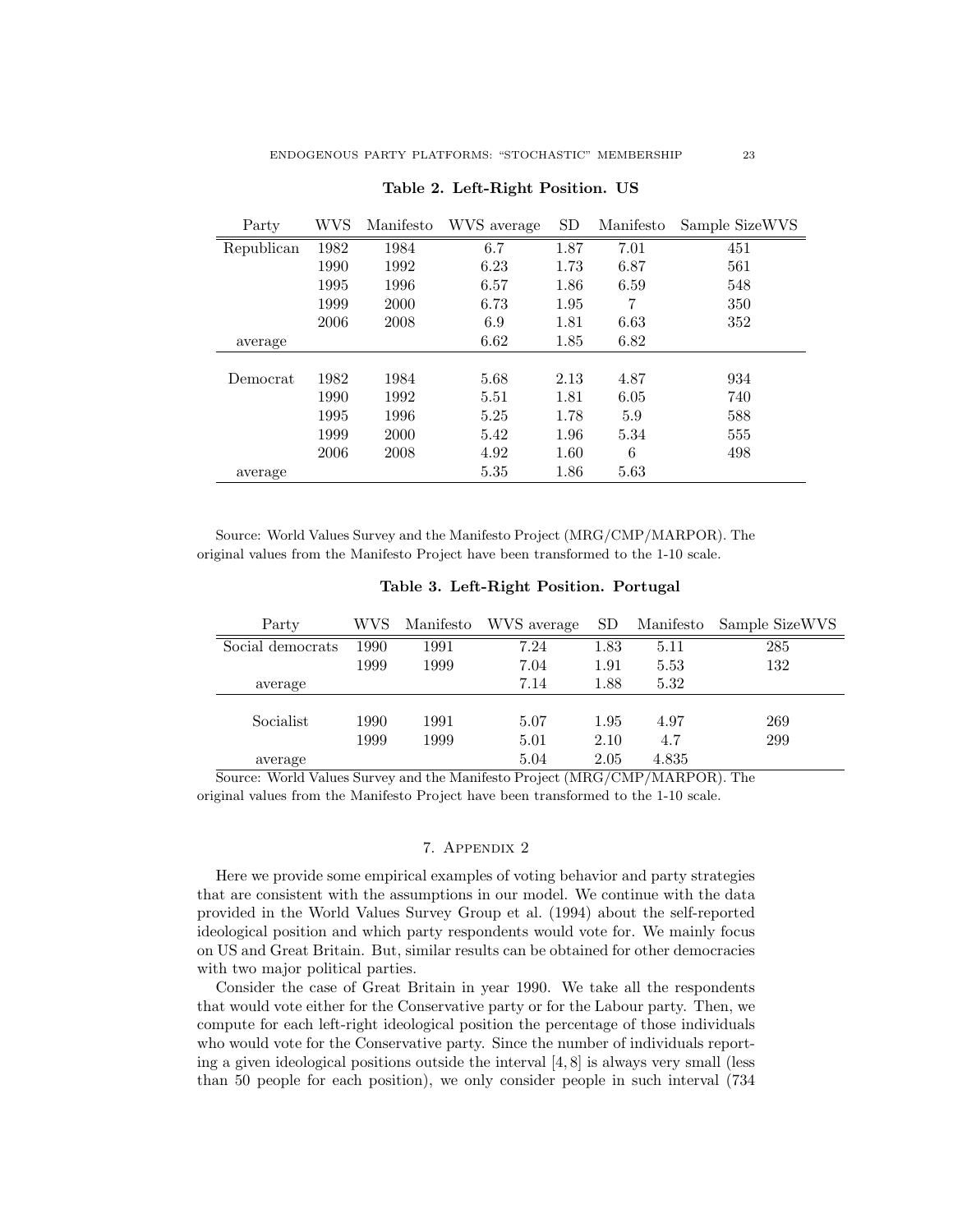

## Figure 5

people representing 77% of all the individuals). Figure 1 plots such information and its best linear fit.

Only 11% of the individuals at the ideological position of 4 reported to be willing to vote Conservative. Such percentage increases in an apparently linear manner with the ideological position, reaching a value of 93% for individuals at position 8. That is, 93% of the individuals that reported an ideological position of eighth would vote for the Conservative party.

Figure 2 shows the same type of information for the case of the Republican party and the Democratic party in the US for the years  $1995$  and  $1996<sup>10</sup>$ . We also obtain similar type of plots with such a good linear fit to the data for countries like, for example, Australia, Germany and New Zealand.

Take the Left-Right dimension as our policy space  $X$ . Then, these plots seem consistent with the existence of a non-policy variable y such that the conditional density function of ideal points,  $f_2(\beta|\alpha)$ , is independent of  $\alpha$ . To see that, assume that voters have Euclidean preferences on the space  $A \times B$  and all their ideal points,  $(\alpha, \beta)$ , are in the rectangle  $[1, 10] \times [0, 1] \subseteq A \times B$ . Figure 3 shows the case of Great Britain in 1990, as in Figure 1. But, now the y-axis represents the non-policy **variable.** We next assume that the policy proposal of the party,  $P_i(\sigma_i(x))$ , is the mean rule. Thus, these parties' proposals coincide with the average ideal point of the citizens supporting each party, and they are basically the same as the proposals reported in the Manifesto Project (see Appendix 1). In our case those policies are  $x_1 = 4.13$  for the Labour party and  $x_2 = 6.76$  for the Conservative party (see Table 1 in Appendix 1). The straight line  $y = a + bx$  represents the best fit to the data showed in Figure 1, where  $a = -0.6405$  and  $b = 0.2049$ . Given such 'separating

 $10$ These plots are very similar to the ones we have obtained using data from the National Election Study instead of the World Values Survey Group et al. (1994).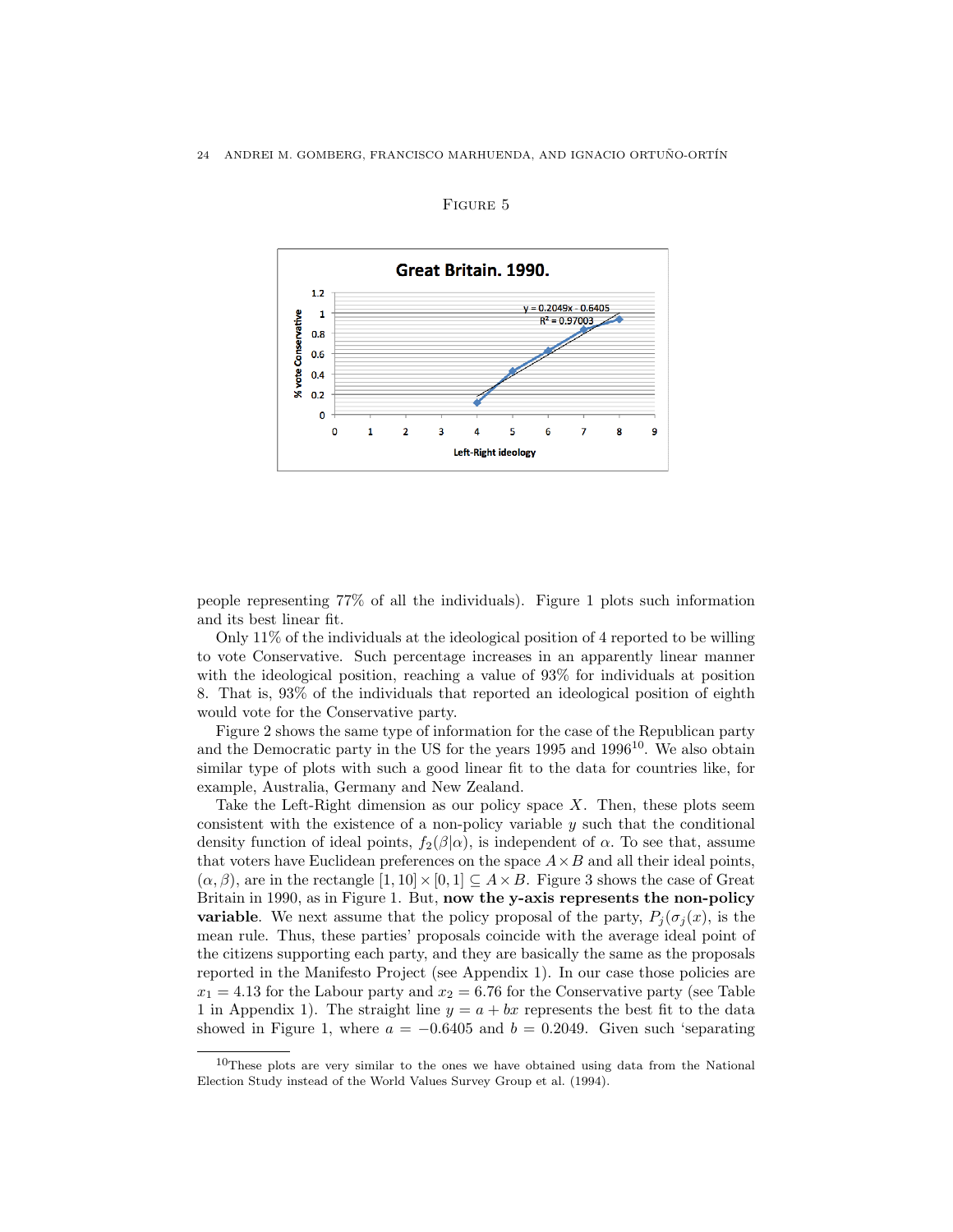





line'  $y = a + bx$  we can find the non-policy positions  $y_1$  and  $y_2$ . To do that we first need to find the line  $y = a' - (1/b)x$  (perpendicular to  $y = a + bx$ ), such that the intervals  $d_1$  and  $d_2$  shown in the figure have the same length. The values of the two non-policy variables are given by the intersections of such line  $y = a' - (1/b)x$  and the vertical lines given by the policy positions  $x_1$  and  $x_2$ . In our particular example we obtain  $y_1 = 6.5$  and  $y_2 = -5.52$ . Thus, we can suppose that for the Labour party,  $(x_1, y_1) = (4.13, 6.5)$  and for the Conservative party,  $(x_2, y_2) = (6.76, -5, 52)$ .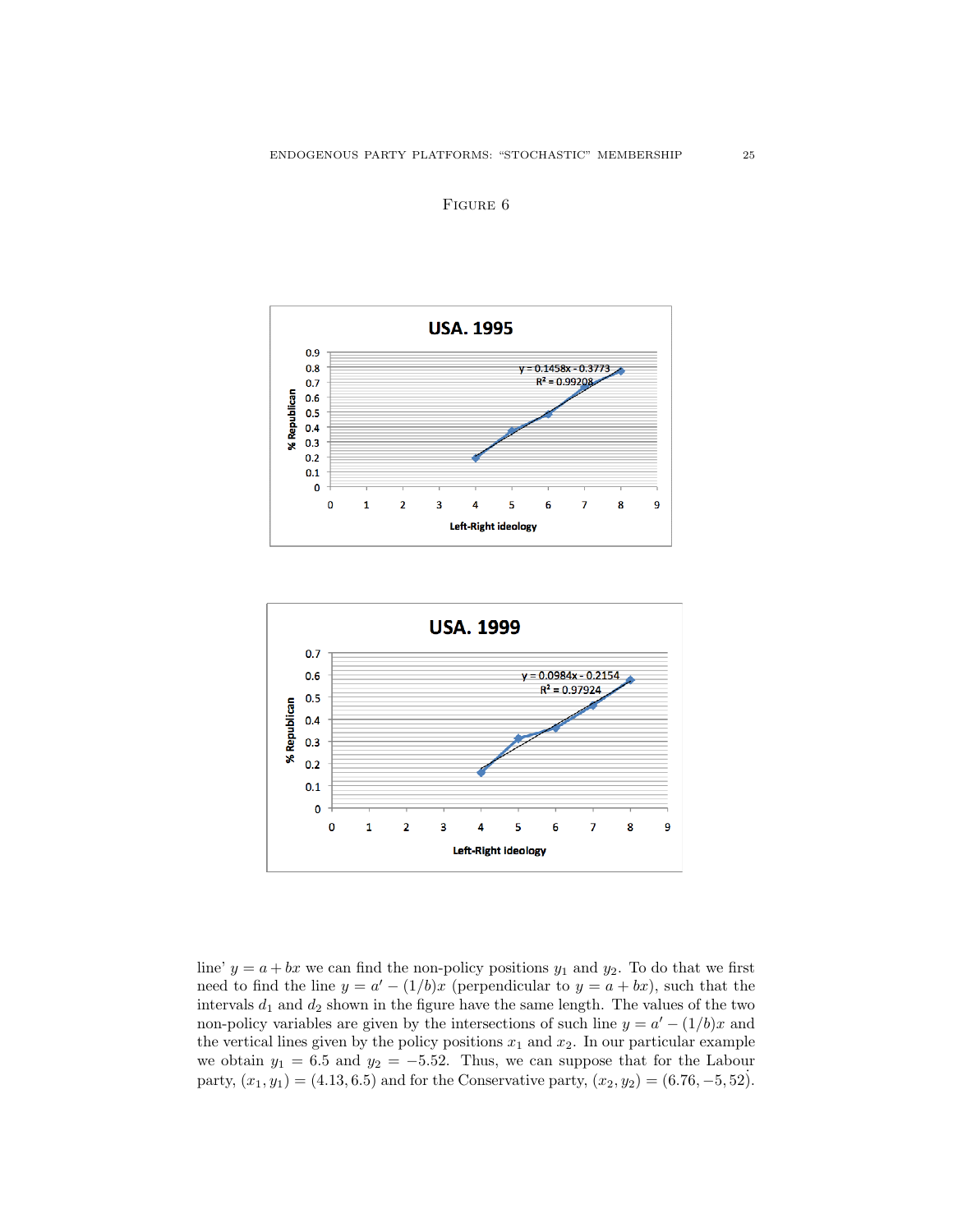

Figure 7

We can also assume that –given that preferences are Euclidean– all the agents with ideal positions on the Southeast side of  $y = a + bx$  vote Conservative and all the agents with ideal positions on the other side of the line vote Labour. Thus, the two sides of the separating line  $y = a + bx$  give the population partition  $\sigma = (\sigma_1, \sigma_2)$ .

Notice that the example described in Figure 3 represents a **multi–party equi**librium since: i)  $x_1 = 4.13$  is the average left-right position of agents in  $\sigma_1(x)$ , i.e. of the agents on the Northwest side of  $y = a + bx$  and  $x_2 = 6.76$  is the average of agents on  $\sigma_2(x)$ , the Southeast side of  $y = a+bx$ ; ii) Given  $(x_1, y_1) = (4.13, 6.5)$  and  $(x_2, y_2) = (6.76, -5.52)$  the separating line that determines the population partition  $\sigma = (\sigma_1(x), \sigma_2(x))$  is  $y = a + bx$ . Notice that this example violates our assumption that  $Y = B$ , since  $y_1 = 6.5$  and  $y_2 = -5.52$  do not belong to the set  $B = [0, 1]$ . However, this problem can be solved easily by changing the units of the policy variable x. For example if we consider the change of units  $x' = 0.2x$  one can obtain a multi-party equilibrium with  $(x'_1, y_1) = (0.826, 0.731)$  and  $(x'_2, y_2) = (1.352, 0.218)$ . In this case, agents with ideal positions on the Southeast side of  $y = a + \frac{b}{0.2}x'$ vote Conservative and the vote shares of parties are the same as in the original multi-party equilibrium.

Since the ideal points on the non-policy variable  $y$  are all on the interval [0, 1] and, by construction, for any given ideological position  $\alpha$  those points coincide with the percentage of agents in favor of the Conservative party, the conditional distribution  $f_2(\beta|\alpha)$  is independent of  $\alpha$ . Thus, the data seems consistent with the existence of a non-policy variable y such that agents' preferences over it are independent of their preferences on the Left-Right ideological space.

Of course, we do not mean this example to be a conclusive proof that our model is correct. The only objective of this empirical exercise is to show that, in principle, our model could be consistent with some stylized facts. In particular, the example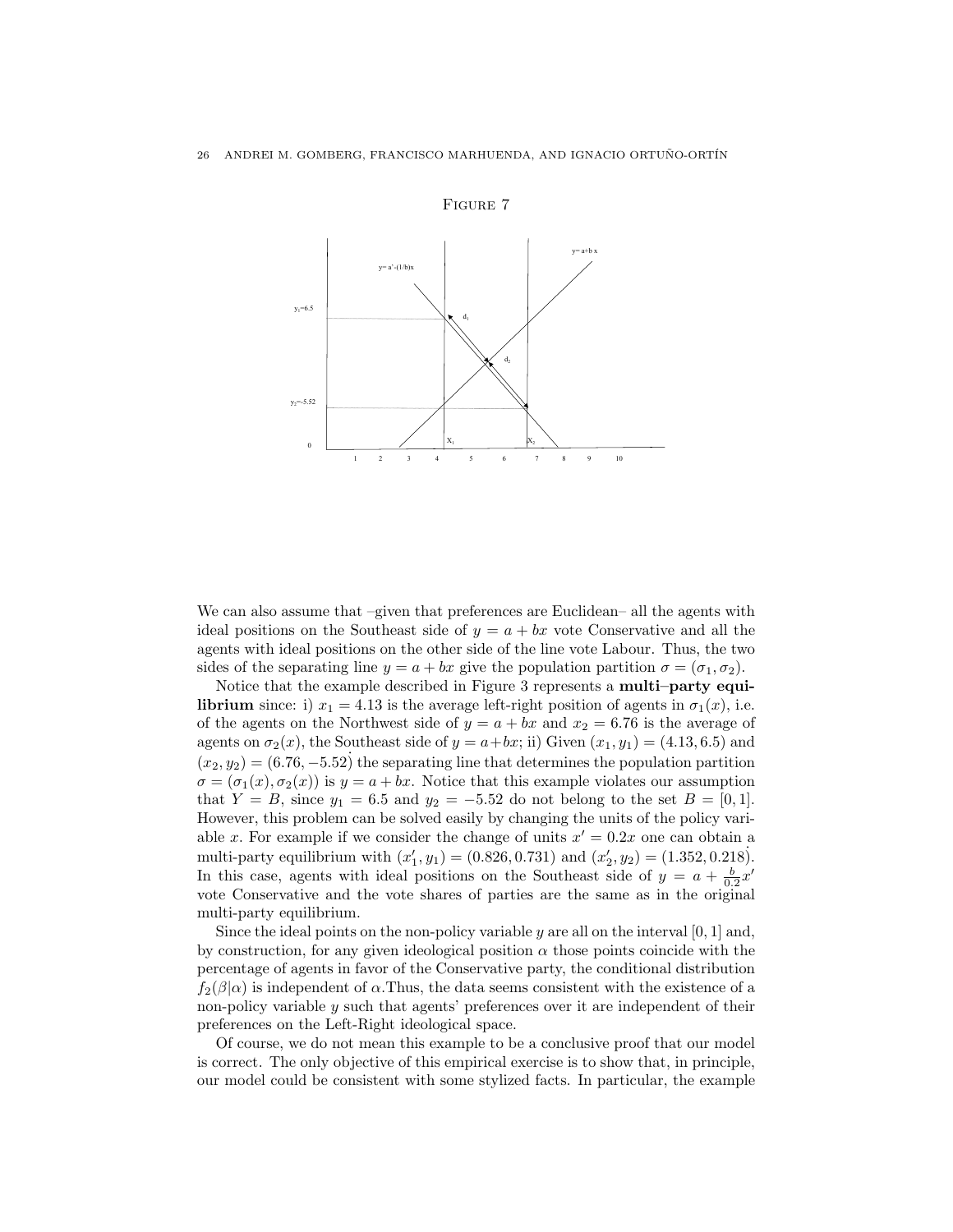does not unquestionably prove the existence of a non-policy variable  $y$ . In principle, the variable  $y$  could be also chosen by parties (using some specific rule, perhaps different from the mean or median rule). However, the fact that in Figure 1 the true "separating line"  $y = a + bx$  is a straight line strongly suggests the existence of a **non-policy** variable  $y$ . In the contrary case, i.e. in the event that this variable  $y$  was chosen by policy parties, it would be hard to believe that agents' preferences over the left-right variable  $x$  and their preferences over the variable  $y$ were independent, as the data suggest.

# 8. Appendix 3: Proofs

*Proof Lemma 4.* We do the proof for  $i = 1$ . Let  $x = (x_1, x_2) \in X \times X$ . Note that

$$
\partial_1 g_1(\alpha; x) = f(\alpha, z(\alpha; x)) \frac{\alpha - x_1}{y_2 - y_1}
$$

and

$$
\partial_2 g_1(\alpha; x) = f(\alpha, z(\alpha; x)) \frac{x_2 - \alpha}{y_2 - y_1}
$$

From the above expressions, the Fréchet derivative can be easily computed. We use the notation  $e = (h, k)$  and  $||e|| = \sqrt{h^2 + k^2}$ . Fix  $x \in X \times X$ . A simple computation shows that

$$
z(\alpha; x + e) - z(\alpha; x) = \frac{h(\alpha - x_1) + k(x_2 - \alpha) - (k^2 - h^2)/2}{y_2 - y_1}
$$
  
= 
$$
\frac{(h - k)\alpha - x_1h + x_2k}{y_2 - y_1} + \frac{h^2 - k^2}{2(y_2 - y_1)}
$$

Note that there is  $M > 0$  such that

$$
\frac{|z(\alpha; x+e)-z(\alpha; x)|}{\|e\|} \le M
$$

for any  $\alpha \in A$  and e such that  $||e|| \leq 1$ . Let  $\varepsilon > 0$ . Note that

$$
g_1(\alpha; x+e) - g_1(\alpha; (x)) = \int_{z(\alpha; x)}^{z(\alpha; x+e)} f(\alpha, \beta) d\beta
$$

We are ready now to compute  $D\sigma(e; x): \mathbb{R}^2 \to C(A)$ , the derivative of  $\sigma$  at the point x. We continue to use the notation  $e = (h, k)$ . We will show that  $D\sigma(e; x)(\alpha)$ takes the following value

$$
D\sigma(e;x)(\alpha) = \frac{f(\alpha, z(\alpha; x)}{y_2 - y_1} (h(\alpha - x_1) + k(x_2 - \alpha)) = \int_{z(\alpha; x)}^{z(\alpha; x + e)} f(\alpha, z(\alpha; x)) d\beta - \frac{k^2 - h^2}{2|y_2 - y_1|}
$$

Note that  $D\sigma(e; x)(\alpha)$ , as defined in the above equation, is linear in e and continuous in all the variables. Note that,

$$
g_1(\alpha; x+e) - g_1(\alpha; (x)) - D\sigma(e; x)(\alpha) = \int_{z(\alpha; x)}^{z(\alpha; x+e)} (f(\alpha, \beta) - f(\alpha, z(\alpha; x))) d\beta + \frac{k^2 - h^2}{2|y_2 - y_1|}
$$

Since z is continuous and  $f(\alpha, \beta)$  is uniformly continuous in  $A \times [z(\alpha; x), z(\alpha; x+e)],$ given  $\varepsilon > 0$ , there is a  $0 < \delta < 1$  such that if  $||e|| \leq \delta$ , then

$$
|f(\alpha, \beta) - f(\alpha, z(\alpha; x))| \le \frac{\varepsilon}{M}
$$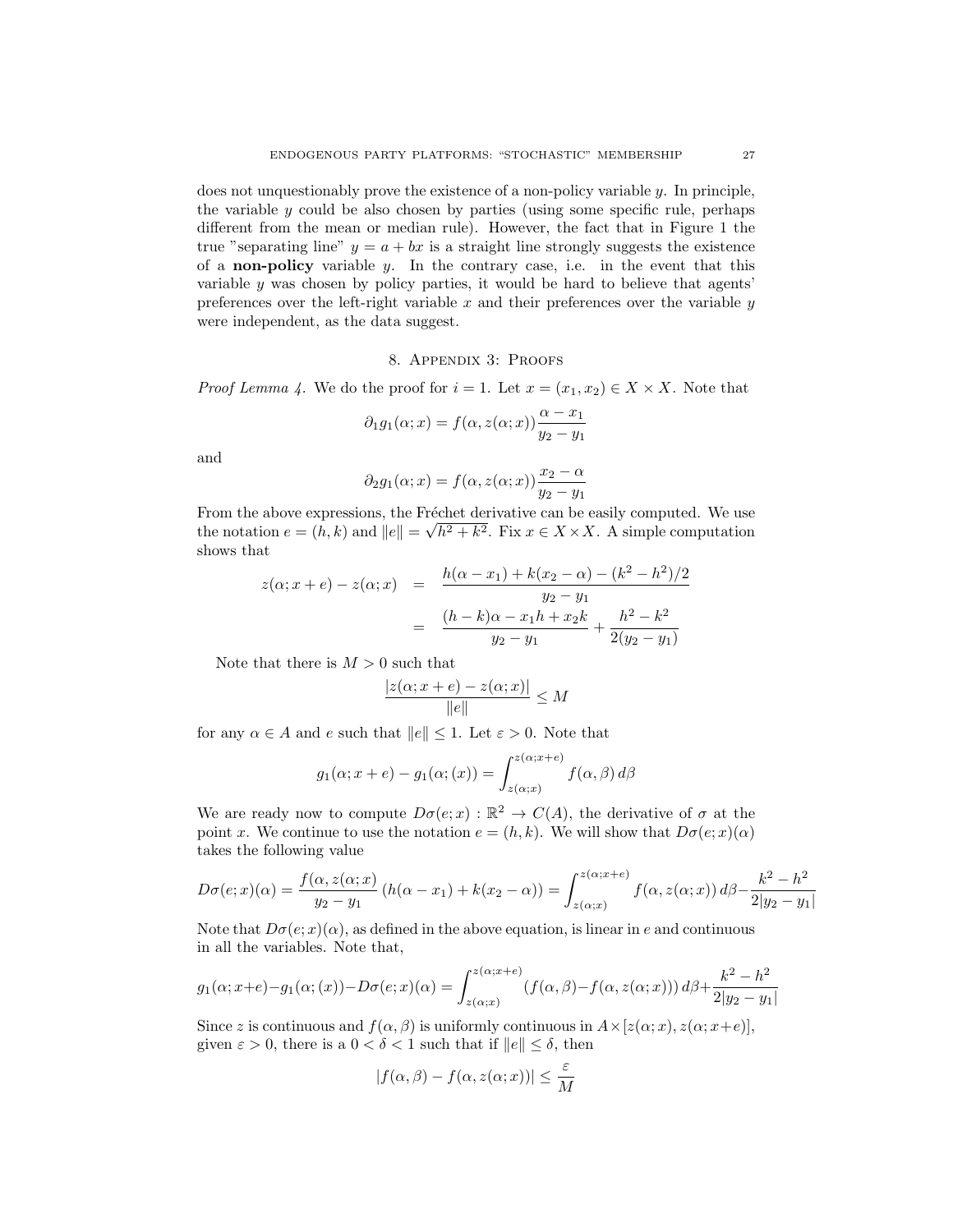Thus, as long as  $||e|| \leq \delta$  we have that

$$
|g_1(\alpha; x+e) - g_1(\alpha; (x)) - D\sigma(e; x)(\alpha)| \le \frac{\varepsilon}{M} |z(\alpha; x+e) - z(\alpha; x)| + \frac{k^2 + h^2}{2|y_2 - y_1|}
$$

So, for any  $\alpha \in A$  the following holds

$$
\frac{|g_1(\alpha; x+e)-g_1(\alpha; (x))-D\sigma(e; x)(\alpha)|}{\|e\|} \leq \varepsilon + \frac{k^2 + h^2}{2\|e\|} = \varepsilon + \frac{\|e\|}{2\|y_2 - y_1\|}
$$

Hence, have that

$$
\sup_{\alpha \in A} \frac{|g_1(\alpha; x+e) - g_1(\alpha; (x)) - D\sigma(e; x)(\alpha)|}{\|e\|} \le \varepsilon + \frac{\|e\|}{2|y_2 - y_1|}
$$

Therefore,

$$
\frac{\|g_1(\alpha; x+e)-g_1(\cdot; x)-D\sigma(e; x)\|}{\|e\|} \leq \varepsilon + \frac{\|e\|}{2|y_2-y_1|}
$$

Since  $\varepsilon > 0$  is arbitrary, we see that

$$
\lim_{\|e\| \to 0} \frac{\|\sigma_1(x+e) - \sigma_1(x) - D\sigma(e; x)\|}{\|e\|} = 0
$$

and the Lemma is proved.  $\square$ 

Proof Lemma 15. For each  $i = 1, 2$ , the maps  $\nu_i \mapsto \nu_i(A)$  and  $\nu_i \mapsto \int_A \alpha d \nu_i(\alpha)$  are linear. It is easy to see that they are also continuous. For example, given  $\varepsilon > 0$ , let

$$
\delta = \frac{\varepsilon}{\int_A \alpha \, d\alpha}
$$

If  $\sup\{|f(\alpha) - g(\alpha)| : \alpha \in A\} \leq \delta$  then

$$
\left| \int_A \alpha f(\alpha) \, d\alpha - \int_A \alpha g(\alpha) \, d\alpha \right| \leq \int_A \alpha |f(\alpha) - g(\alpha)| \, d\alpha \leq \delta \int_A \alpha \, d\alpha = \varepsilon
$$

So  $\nu_i \mapsto \int_A \alpha d \nu_i(\alpha)$  is continuous. The proof that  $\nu_i \mapsto \nu_i(A)$  is continuous is similar. Hence, then maps  $\nu_i \mapsto \nu_i(A)$  and  $\nu_i \mapsto \int_A \alpha d \nu_i(\alpha)$  are Fréchet differentiable. Since for every  $i = 1, 2$  we have that  $\nu_i(A) \neq 0$ , the mapping  $\nu_i \mapsto \frac{\int_A \alpha d \nu_i(\alpha)}{\nu_i(A)}$  $\frac{\alpha a \nu_i(\alpha)}{\nu_i(A)}$  is also differentiable. Therefore, so Q.

 $\Box$ 

Lemma 24.

o

$$
\lim_{x \to (\mu,\mu)} \partial_i \phi_j(x) = \frac{1}{\lambda_j} \int_A (\alpha - \mu) (\partial_i g_j(\alpha; (\mu, \mu)) d\alpha
$$

Proof. Note that

$$
\partial_i \phi_j(x) = \frac{1}{(\int_A g_j(\alpha; x) d\alpha)^2} \left( \int_A \alpha(\partial_i g_j(\alpha; x) d\alpha \int_A g_j(\alpha; x) d\alpha - \int_A \alpha g_j(\alpha; x) d\alpha \int_A (\partial_i g_j(\alpha; x) d\alpha) \right)
$$
  
= 
$$
\frac{\int_A (\alpha - \phi_j(x)) \partial_i g_j(\alpha; x) d\alpha}{(\int_A g_j(\alpha; x) d\alpha)}
$$

Thus,

$$
\lim_{x \to (\mu,\mu)} \partial_i \phi_j(x) = \frac{1}{\lambda_j} \int_A (\alpha - \mu) \partial_i g_j(\alpha; (\mu, \mu)) d\alpha
$$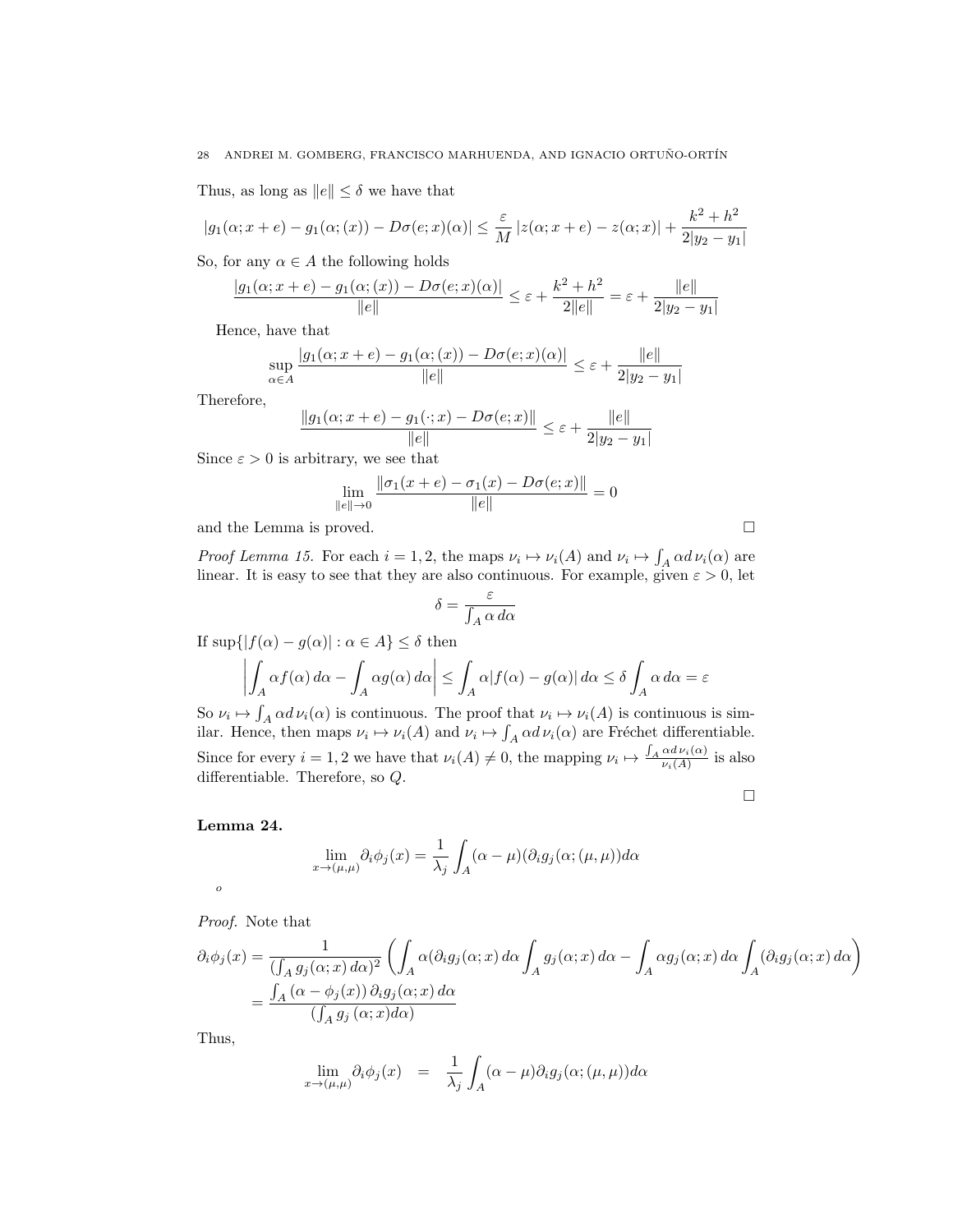and the Lemma follows.  $\hfill \square$ 

*Proof of Proposition 17.* Recall that, given the proposals  $x = (x_1, x_2)$  of the parties, we use the notation

$$
g_j(\alpha; x) = \int_{\{(\alpha,\beta):||(x_j,y_j)-(\alpha,\beta)||\geq||(x_i,y_i)-(\alpha,\beta)||, i\neq j\}} f(\alpha,\beta)d\beta
$$

when we want to make explicit the dependence of the density functions that describe the induced population partitions on the policies proposed by the parties. We have seen in the proof of Lemma 4 that

$$
\partial_1 g_1(\alpha; x) = f(\alpha, z(\alpha; x)) \partial_1 z(t; x)|_{t=\alpha} = f(\alpha, z(\alpha; x)) \frac{\alpha - x_1}{y_2 - y_1}
$$

Furthermore,

(7) 
$$
\partial_2 g_1(\alpha; x) = f(\alpha, z(\alpha; x)) \partial_2 z(t; x)|_{t=\alpha} = f(\alpha, z(\alpha; x)) \frac{x_2 - \alpha}{y_2 - y_1}
$$

which implies that

$$
\partial_1 g_1(\alpha; (\mu, \mu)) = -\partial_2 g_1(\alpha; (\mu, \mu)) = f\left(\alpha, \frac{y_1 + y_2}{2}\right) \frac{\alpha - \mu}{y_2 - y_1}
$$

Since for party 2 the relevant population density is

$$
g_2(\alpha; x) = \int_{z(\alpha; x)}^{\infty} f(\alpha, \beta) d\beta
$$

we get that

(8) 
$$
\partial_2 g_2(\alpha; (\mu, \mu)) = -\partial_1 g_2(\alpha; (\mu, \mu)) = \partial_1 g_1(\alpha; x)
$$

$$
= f\left(\alpha, \frac{y_1 + y_2}{2}\right) \frac{\alpha - \mu}{y_2 - y_1}
$$

To ease the notation we will write  $g_i = g_i(\alpha; (\mu, \mu))$ . Applying Lemma 24 and using the above formulae for  $\partial_i g_j$  we have to establish conditions under which

$$
\lim_{x \to (\mu,\mu)} |B(x)| = \begin{vmatrix} \frac{1}{\lambda_1} \int_A (\alpha - \mu) \partial_1 g_1 d\alpha - 1 & \frac{1}{\lambda_1} \int_A (\alpha - \mu) \partial_2 g_1 d\alpha \\ \frac{1}{\lambda_2} \int_A (\alpha - \mu) \partial_1 g_2 d\alpha & \frac{1}{\lambda_2} \int_A (\alpha - \mu) \partial_2 g_2 d\alpha - 1 \end{vmatrix}
$$

$$
= \begin{vmatrix} \frac{1}{\lambda_1} \int_A (\alpha - \mu) \partial_1 g_1 d\alpha - 1 & -\frac{1}{\lambda_1} \int_A (\alpha - \mu) \partial_1 g_1 d\alpha \\ -\frac{1}{\lambda_2} \int_A (\alpha - \mu) \partial_1 g_1 d\alpha & \frac{1}{\lambda_2} \int_A (\alpha - \mu) \partial_1 g_1 d\alpha - 1 \end{vmatrix}
$$

$$
= 1 - \frac{1}{\lambda_1 \lambda_2} \int_A (\alpha - \mu) \partial_1 g_1 d\alpha
$$

$$
= 1 - \frac{1}{\lambda_1 \lambda_2 (y_2 - y_1)} \int_A (\alpha - \mu)^2 f\left(\alpha, \frac{y_1 + y_2}{2}\right) d\alpha < 0
$$

which clearly holds if

$$
|y_2 - y_1| < \frac{1}{\lambda_1 \lambda_2} \int_A (\alpha - \mu)^2 f\left(\alpha, \frac{y_1 + y_2}{2}\right) d\alpha
$$

And the Proposition is proved.  $\hfill \square$ 

 $\overline{\phantom{a}}$  $\overline{\phantom{a}}$  $\overline{\phantom{a}}$  $\overline{\phantom{a}}$ I  $\mid$ 

 $\overline{\phantom{a}}$  $\overline{\phantom{a}}$  $\overline{\phantom{a}}$  $\overline{\phantom{a}}$  $\overline{\phantom{a}}$  $\mid$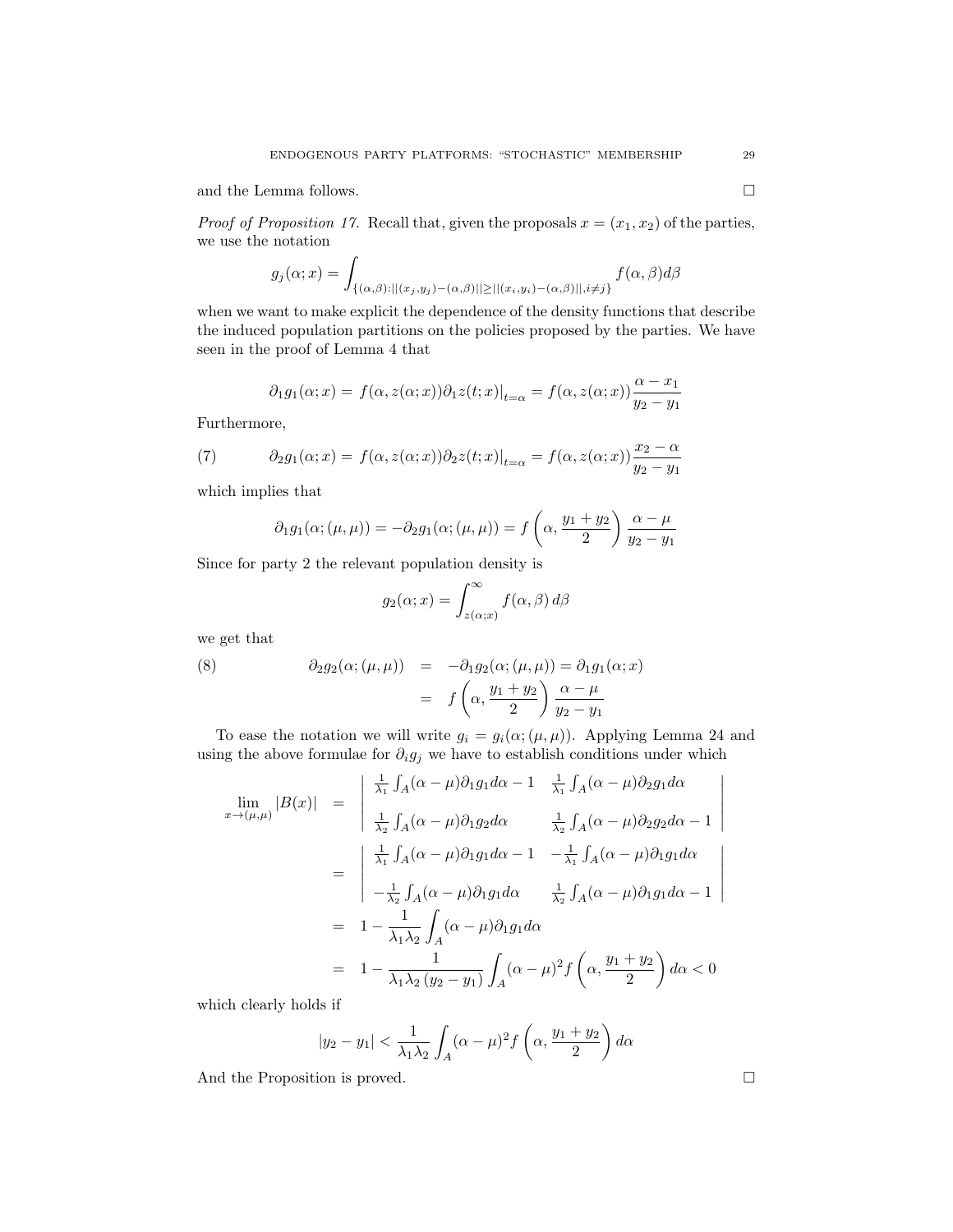*Proof of Lemma 19.* Let  $j = 1, 2$  and consider the function  $F_j : X \times X \times X \to \mathbb{R}$ defined by

$$
F(x_1, x_2, y) = \int_{-\infty}^{y} g_j(\alpha; x) d\alpha
$$

Since  $f(\alpha, \beta)$  is equivalent to Lebesgue measure, for each  $x = (x_1, x_2) \in X \times X$ , the equation

$$
F(x_1, x_2, y) = \frac{\lambda_j}{2}
$$

has a unique solution  $y = \phi_j(x)$  in the interior of X. And since

$$
\frac{\partial F}{\partial y} = g_j(y; x) > 0
$$

me may apply the Implicit Function Theorem to conclude that there is an open neighborhood U of x in  $X \times X$ , an open neighborhood V of y in X and a continuously differentiable function  $\phi_j: U \to V$  such that

$$
F(x_1, x_2, \phi_j(x)) = \frac{\lambda_j}{2}
$$

Hence, the function  $\phi = (\phi_1, \phi_2) : V \times V \to X$  is continuously differentiable.  $\square$ 

*Proof of Proposition 20.* Differentiating  $\phi$  implicitly with respect to  $x_i$  in Equa $tion(6)$ , we obtain

$$
g_j(\phi_j(x);x)\partial_i\phi_j(x) + \int_{-\infty}^{\phi_j(x_j)} \partial_i g_j(\alpha;x)d\alpha = \frac{1}{2} \int_{-\infty}^{\infty} \partial_i g_j(\alpha;x)d\alpha
$$

Taking the limit of the expression as  $x \to (m, m)$  we obtain

(9) 
$$
f_1(m)\partial_i\phi_j(m) + \int_{-\infty}^m \partial_i g_j(\alpha;m)d\alpha = \frac{1}{2} \int_{-\infty}^\infty \partial_i g_j(\alpha;m)d\alpha
$$

with

$$
f_1(m) = \int_{-\infty}^{\frac{y_1 + y_2}{2}} f(m, \beta) d\beta
$$

Now, taking into account equations (7) and (8) the formulas for  $\partial_i g_j(\alpha; x)$ , we see that

$$
\partial_1 \phi_1(m) = \partial_2 \phi_2(m) = -\partial_1 \phi_2(m) = -\partial_2 \phi_1(m)
$$

Thus the determinant in (4) becomes,

$$
B(x) = \begin{vmatrix} \partial_1 \phi_1(m) - 1 & \partial_2 \phi_1(m) \\ \partial_1 \phi_2(m) & \partial_2 \phi_2(m) - 1 \end{vmatrix} = \begin{vmatrix} \partial_1 \phi_1(m) - 1 & -\partial_1 \phi_1(m) \\ -\partial_1 \phi_1(m) & \partial_1 \phi_1(m) - 1 \end{vmatrix} = 1 - 2\partial_1 \phi_1(m)
$$

From equations  $(9)$ ,  $(7)$  and  $(8)$  we get that

$$
\partial_1 \phi_1(x) = \frac{1}{(y_2 - y_1)f_1(m)} \left( \frac{1}{2} \int_{-\infty}^{\infty} (\alpha - m) f\left( \alpha, \frac{y_1 + y_2}{2} \right) d\alpha - \int_{-\infty}^m (\alpha - m) f\left( \alpha, \frac{y_1 + y_2}{2} \right) d\alpha \right)
$$

And the proposition follows.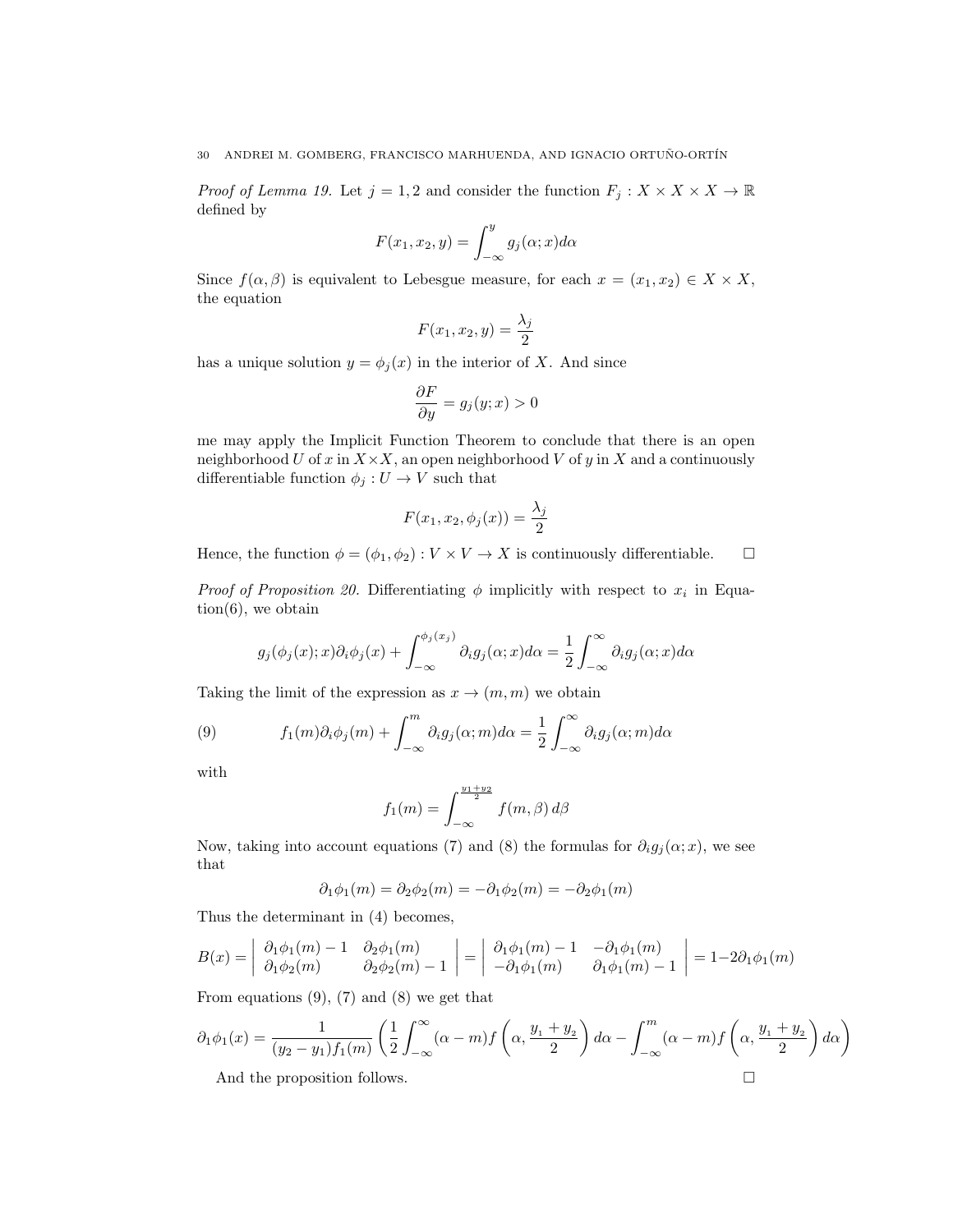### **REFERENCES**

- Aldrich, John H (1983a), "A downsian spatial model with party activism." The American Political Science Review, 974–990.
- Aldrich, John H (1983b), "A spatial model with party activists: implications for electoral dynamics." Public Choice, 41, 63–100.
- Baron, David P (1993), "Government formation and endogenous parties." American Political Science Review, 34–47.
- Budge, Ian, Hans-Dieter Klingemann, Andrea Volkens, Judith Bara, and Eric Tanenbaum (2001), Mapping policy preferences: Estimates for parties, electors, and governments 1945-1998, volume 1. Oxford University Press, USA.
- Caplin, Andrew and Barry Nalebuff (1997), "Competition among institutions." Journal of Economic Theory, 72, 306–342.
- Coughlin, Peter J (1992), Probabilistic voting theory. Cambridge University Press.
- Dalton, Russell J (1985), "Political parties and political representation party supporters and party elites in nine nations." Comparative Political Studies, 18, 267–299.
- Dziubiński, Marcin and Jaideep Roy (2011), "Electoral competition in 2-dimensional ideology space with unidimensional commitment." Social Choice and Welfare, 36, 1–24.
- Gerber, Anke and Ignacio Ortuño Ortín (1998), "Political compromise and endogenous formation of coalitions." Social Choice and Welfare, 15, 445–454.
- Gomberg, Andrei, Francisco Marhuenda, and Ignacio Ortuño-Ortín (2004), "A model of endogenous political party platforms." Economic Theory, 24, 373–394.
- Group, World Values Study et al. (1994), "World values survey, 1981-1984 and 1990- 1993." Ann Arbor, MI: ICPSR.
- Guillemin, Victor and Alan Pollack (2010), Differential topology. American Mathematical Society (RI).
- Holmberg, S. (1999), "Collective congruence compared." In Policy Representation in Western Democracies (R. Pierce W. Miller, J. Thomassen, R. Herrera, P. Esaiasson S. Holmberg, and B. Wessels (Orgs), eds.), 87–109, Oxford University Press, Oxford and New York.
- Klingemann, Hans-Dieter, Andrea Volkens, Judith Bara, Ian Budge, and Michael D McDonald (2006), Mapping policy preferences II: estimates for parties, electors, and governments in Eastern Europe, European Union, and OECD 1990-2003. Oxford University Press Oxford.
- Krasa, Stefan and Mattias Polborn (2010), "The binary policy model." Journal of Economic Theory, 145, 661–688.
- Luenberger, David G (1969), Optimization by Vector Space Methods John Wiley & Sons.
- Mattila, Mikko and Tapio Raunio (2006), "Cautious voters-supportive parties opinion congruence between voters and parties on the eu dimension." European Union Politics, 7, 427–449.
- Ortuño-Ortín, Ignacio and John E Roemer (1998), "Endogenous party formation and the effect of income distribution on policy." In Political Competition (J. Roemer, ed.), section 5.2, Harvard University Press, Cambridge MA.
- Poutvaara, Panu (2003), "Party platforms with endogenous party membership." Public Choice, 117, 79–98.
- Roemer, J.E. (2001), *Political Competition: Theory and Applications*. Harvard University Press, Cambridge, MA.